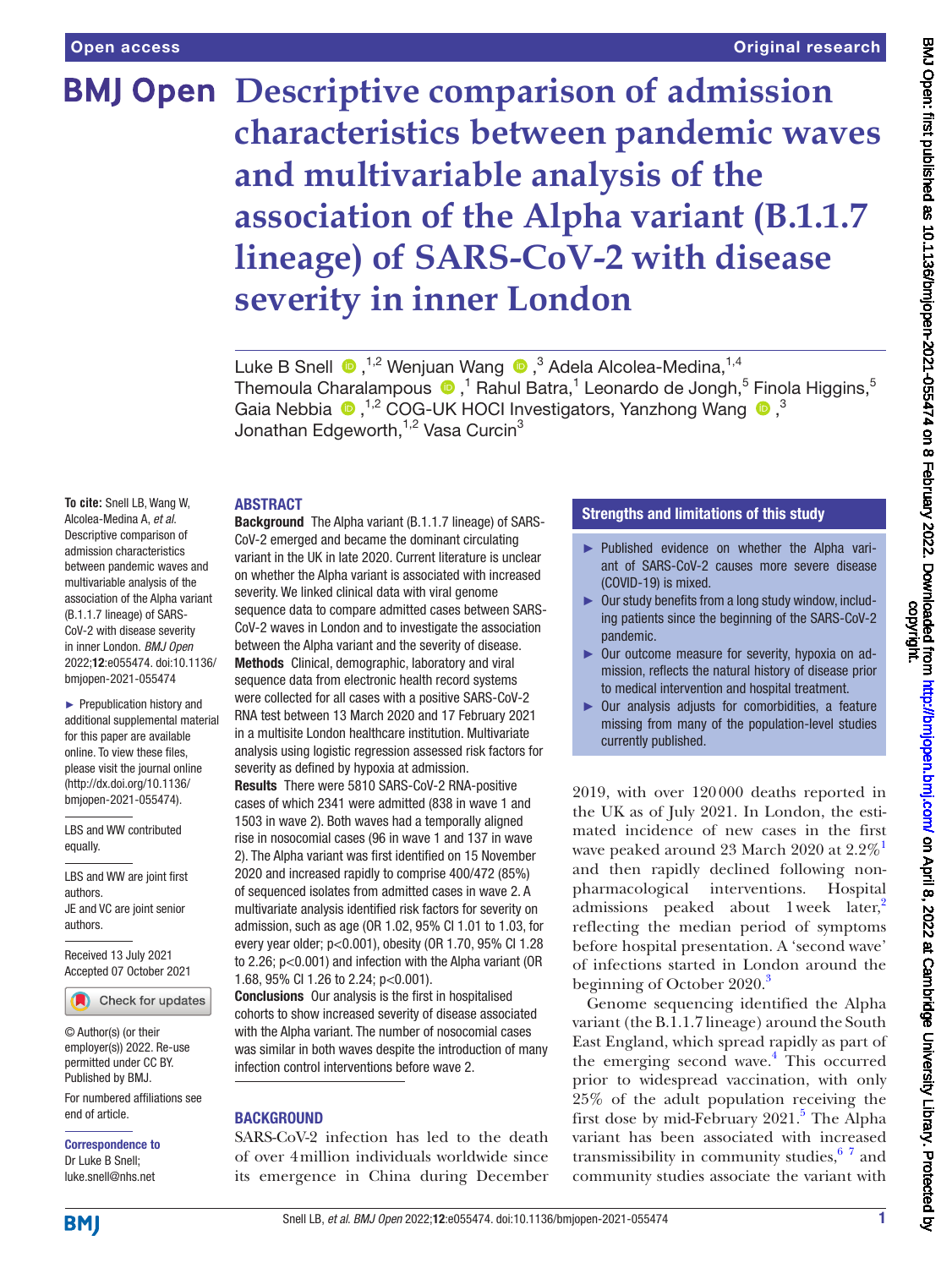increased mortality.<sup>[8](#page-11-7)</sup> <sup>[9](#page-11-8)</sup> However, published studies in hospitalised patients suggested no increase in need for ventilation or mortality.<sup>[10](#page-11-9)</sup>

Changes in transmissibility and severity have the potential to affect the burden on healthcare systems, and modify the characteristics of cases presenting to hospitals, including the demographics, comorbidities and severity of disease associated with SARS-CoV-2 infection.

### **Objectives**

We linked clinical datasets with local SARS-CoV-2 variant analysis to compare admission characteristics of hospitalised cases during the two waves of infection and to look at the association of the Alpha variant with severity of disease at presentation to the hospital.

### **METHODS**

### **Setting**

Guy's and St Thomas' NHS Foundation Trust (GSTT) is a multisite healthcare institution providing general and emergency services predominantly to the South London boroughs of Lambeth and Southwark. An acute-admitting site (St Thomas' Hospital) has an adult emergency department, with a large critical care service including one of the UK's eight nationally commissioned extracorporeal membrane oxygenation (ECMO) centres for severe respiratory failure. A second site (Guy's Hospital) provides more inpatient services such as elective surgery, cancer care and other specialist services. A paediatric hospital (Evelina London) acts as a general and specialised referral centre. Several satellite sites for specialist services like dialysis, rehabilitation and long-term care are also part of the institution. GSTT receives patients from regional hospitals predominantly critical care through 'mutual aid' schemes.

### SARS-CoV-2 laboratory testing

Our laboratory began testing on 13 March 2020 with initial capacity for around 150 PCR tests per day, before increasing to around 500 tests per day in late April during wave 1 and up to 1000 tests per day during wave 2 [\(online](https://dx.doi.org/10.1136/bmjopen-2021-055474) [supplemental figure 1](https://dx.doi.org/10.1136/bmjopen-2021-055474)).

Testing commenced during the first wave on 13 March 2020 was limited to cases requiring admission or inpatients who had symptoms of fever or cough, as per national recommendation; guidance suggested cases which did not require admission should not be tested. For wave 2, all cases admitted to the hospital were screened and underwent universal interval screening at varying time points. Staff testing for symptomatic healthcare workers (HCWs) was also introduced towards the end of wave 1. Comparative analysis was therefore restricted to SARS-CoV-2 RNA-positive cases requiring admission. Cases without laboratory confirmation of SARS-CoV-2 infection were not included.

Assays used for the detection of SARS-CoV-2 RNA include PCR testing using Aus Diagnostics or by the

Hologic Aptima SARS-CoV-2 Assay. Nucleic acid was first extracted using the QIAGEN QIAsymphony SP system and a QIAsymphony DSP Virus/Pathogen Mini Kit (catalogue number 937036) with the off-board lysis protocol.

### Definitions and participants

Cases were identified by the first positive SARS-CoV-2 RNA test. Cases were placed in mutually exclusive categories with the following definitions: (1) outpatients; (2) testing through occupational health; (3) emergency department (ED) attenders not subsequently admitted within 14 days; (4) patients admitted within 14 days of a positive test; (5) nosocomial cases, defined based on European Centre for Disease Prevention and Control (ECDC) definitions, as those having a first positive test on day 8 or later after admission to the hospital where COVID-19 was not suspected on admission; $^{11}$  and (6) interhospital transfers.

For the purpose of comparison, only the inpatient group admitted within 14 days following a positive test was taken forward for onward comparison. This methodology of only including admissions was adopted to prevent increased testing during the pandemic affecting case ascertainment and biasing severity of cases. This is evidenced in [online supplemental figure 1,](https://dx.doi.org/10.1136/bmjopen-2021-055474) with tests increasing steadily from 100 per day to more than 1000 per day. Additionally, in wave 2, more interhospital transfers of severe cases requiring ECMO were received, mostly several days after admission. This category of patients was therefore excluded from analysis to prevent biasing towards severe disease.

A composite data point for 'hypoxia' was created, equivalent to WHO ordinal scale of  $\geq 4$ ,<sup>12</sup> with cases taken to be hypoxic if on admission they had oxygen saturations of <94%, if they were recorded as requiring supplemental oxygen or if the fraction of inspired oxygen was recorded as being greater than 0.21.

### Determination of SARS-CoV-2 lineage

Whole-genome sequencing of residual samples from SARS-CoV-2 cases was performed using GridION (Oxford Nanopore Technology), using V.3 of the ARTIC protocol<sup>[13](#page-11-12)</sup> and bioinformatics pipeline.<sup>[14](#page-11-13)</sup> Samples were selected for sequencing if the corrected CT value was 33 or below, or the Hologic Aptima assay was above 1000 Relative Light Units (RLU). During the first wave, sequencing occurred between 1–31 March, while sequencing in the second wave restarted in November 2020–March 2021. Variants were called using updated versions of pangolin V.2.0.<sup>[15](#page-11-14)</sup> We considered all cases in wave 1 to be non-Alpha variants, as our wave 1 cut-off of 25 July 2020 was 6 weeks prior to first identified cases of the Alpha variant in the  $UK^{16}$  $UK^{16}$  $UK^{16}$ and before the Alpha variant was first identified in our population in November 2020.

### Data sources, extraction and integration

Clinical, laboratory and demographic data for all cases with a laboratory-reported SARS-CoV-2 PCR RNA test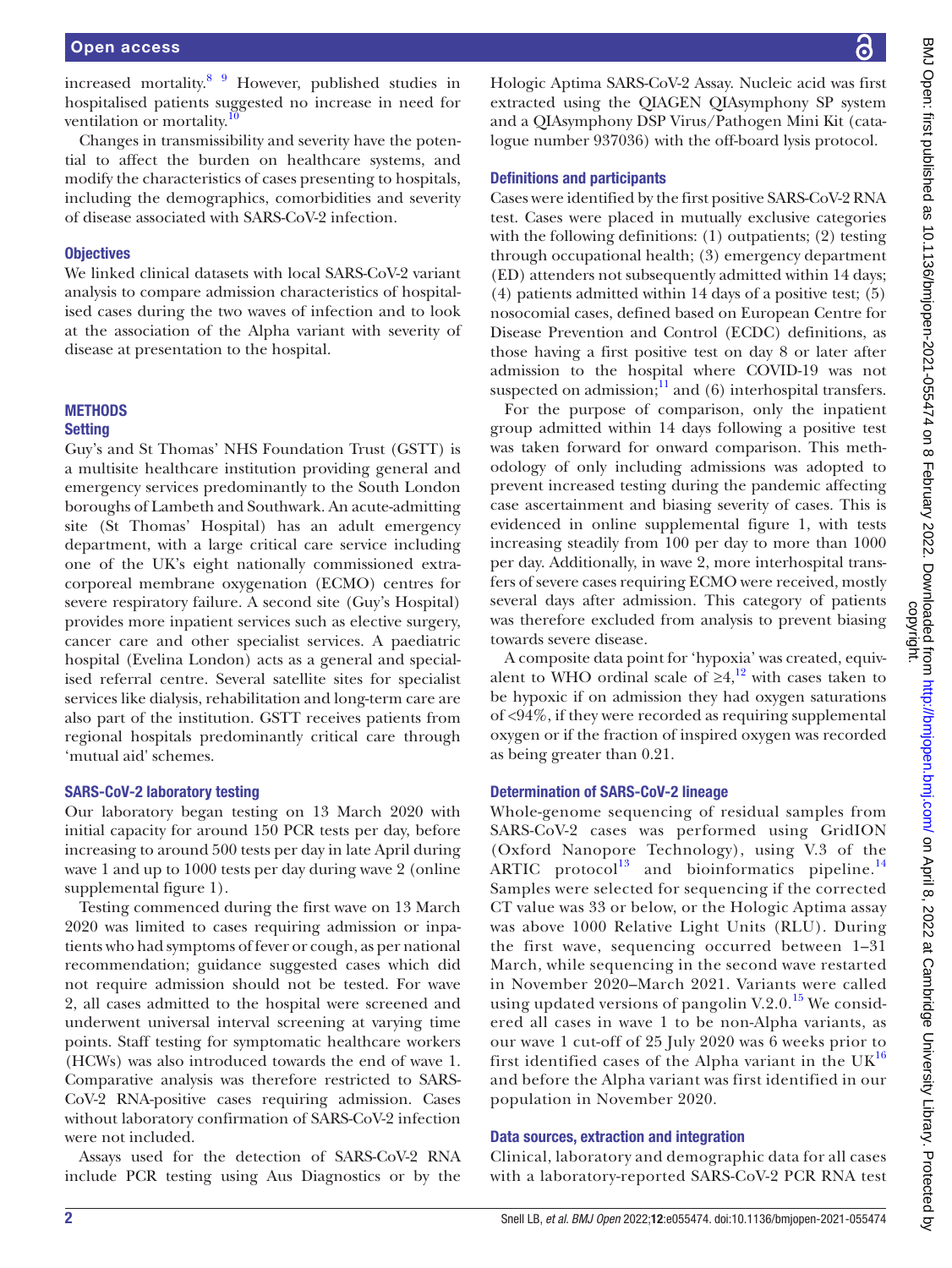on nose and throat swabs or lower respiratory tract specimens were extracted from hospital electronic health record data sources using records closest to the test date. Data were linked to the Index of Multiple Deprivation. Age, sex and ethnicity were extracted from the Electronic Patient Record (EPR). Selfreported Office for National Statistics (ONS) ethnic categories were stratified into white (British, Irish, Gypsy and white–other) or non-white (black (African, Caribbean and black–other) or Asian (Bangladeshi, Chinese, Indian, Pakistan and Asian–other) and mixed/other). Numbers for which data were missing are listed by each variable. Comorbidities and medication history were extracted from the EPR and e-noting using natural language processing (NLP). If a comorbidity was not recorded, it was assumed not to be present. Cases were characterised as having/ not having a medical history of hypertension, cardiovascular disease (stroke, transient ischaemic attack, atrial fibrillation, congestive heart failure, ischaemic heart disease, peripheral artery disease or atherosclerotic disease), diabetes mellitus, chronic kidney disease, chronic respiratory disease (chronic obstructive pulmonary disease, asthma, bronchiectasis or pulmonary fibrosis) and neoplastic disease (solid tumours, haematological neoplasias or metastatic disease). Obesity was defined as either obesity present in the notes or recorded body mass index  $\geq 30 \text{ kg/m}^2$ . Medicines data were extracted using both structured queries and NLP tools with medical and drug dictionaries. Additionally, checks on free text data were performed by a cardiovascular clinician to ensure the information was accurate.

Analysis was carried out on the secure Rosalind high-performance computer infrastructure $^{17}$  running Jupyter Notebook V.6.0.3, R V.3.6.3 and Python V.3.7.6.

### Statistical analysis and outcome measures

Descriptive statistics were summarised with mean and standard deviation for continuous variables if the distribution is normal, and the median and IQR if the distribution are non-normal. Count and percentages were used for categorical variables. For the comparisons of variables for wave 1 versus wave 2 variables, Alpha variant versus non-Alpha variants, as well as sequenced patients versus non-sequenced patients in wave 2, Kruskal-Walllis test was used for continuous variables and  $\chi^2$  test for categorical variables with significance level of p<0.05. Multivariate analysis was performed using logistic regression to assess the odds ratios of different risk factors (including age, sex, ethnicity (white, non-white and unknown), variant status (Alpha or non-Alpha), and cardiovascular disease, hypertension, diabetes, chronic respiratory disease, cancer, kidney disease, HIV, transplant and frailty) for hypoxia on admission as the binary outcome indicating severity at admission. Variables to be included in the multivariate analysis were chosen



<span id="page-2-0"></span>Figure 1 Distribution of laboratory-confirmed SARS-CoV-2 cases over time. Daily incidence of new cases (beige), newly admitted cases (orange) and nosocomial acquisitions (green) over time.

by literature review and expert opinion (see [online](https://dx.doi.org/10.1136/bmjopen-2021-055474)  [supplemental material](https://dx.doi.org/10.1136/bmjopen-2021-055474)). Cases with missing data points were dropped from analysis.

### RESULTS

### General epidemiology and results of viral genome sequencing

[Figure](#page-2-0) 1 shows the incidence of SARS-CoV-2 cases, SARS-CoV-2 admissions and nosocomial cases since 13 March 2020. In total, 5810 individuals had a positive SARS-CoV-2 PCR test up until the data extraction date of 17 February 2021. Two 'waves' are evident with 25 July taken as a separation date between waves, at which point a minimum of 12 wave 1 cases remained in the hospital. Wave 1 comprised 1528 cases (26.3%) from when laboratory testing commenced on 13 March to peak rapidly between 1 and 8 April 2020 with 57 new cases per day, before falling to a baseline by 12 May 2020. Ninety-one per cent (1391/1528) of all cases in wave 1 occurred during these 60 days. Wave 2 comprised 4282 cases (73.7%), with incidence first increasing gradually from the beginning of October. There was then a period of rapidly escalating incidence from about 10 December, peaking on 28 December 2020 when 139 cases per day were diagnosed. Of 4282 wave 2 cases, 3446 (80%) were detected during a comparable 60-day period between 10 December 2020 and 8 February 2021. In both waves, nosocomial cases peaked early, increasing along with admissions but then fell while the number of community admissions continued at peak levels.

Individuals with a positive test were placed into six categories [\(figure](#page-3-0) 2). The 5810 SARS-CoV-2 cases were categorised as follows: inpatients admitted within 14 days of a positive test (n=2341), HCWs (n=1549), outpatients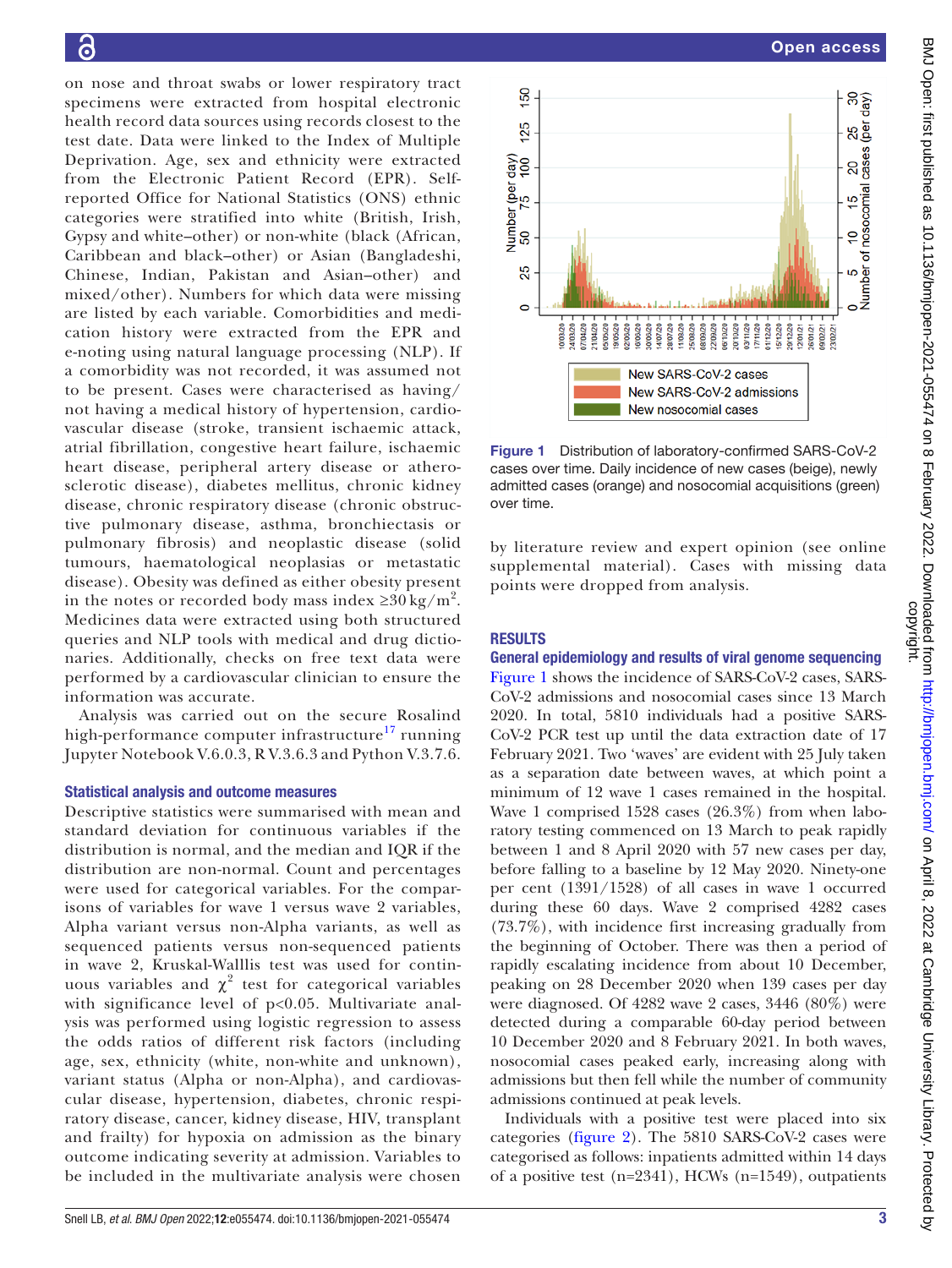

<span id="page-3-0"></span>Figure 2 (A) Absolute number of cases within the different hospital cohorts during wave 1 (upper) and wave 2 (lower). (B) Proportion of cases within the different hospital cohorts during wave 1 (upper) and wave 2 (lower). ED, emergency department; HCW, healthcare worker.

(n=874), ED attenders not subsequently admitted (n=532), interhospital transfers (n=281) and nosocomial cases (n=233). Some observed differences between waves 1 and 2 reflected the increased availability of testing particularly for outpatients (208, 13.6%, vs 666, 15.6%), people sent home from ED (111, 7.3%, vs 421, 9.8%) and HCWs (171, 11.2%, vs 1378, 32.2%). There were also more interhospital transfers of known COVID-19 cases in wave 2 (177, 4.1%, vs 104, 6.8%, in wave 1). In wave 2, the number of admissions increased (1503, 35.1%, vs 838, 54.8%) along with nosocomial cases (137, 3.2%, vs 96, 6.3%) compared with wave 1.

[Figure](#page-3-1) 3 shows the 1470 successfully sequenced SARS-CoV-2 isolates over time, with 382 from wave 1 and 1088 from wave 2. Sequencing was successful for 216/838 (26%) admitted cases from wave 1, 472/1503 (31%) admitted cases in wave 2, and 121/233 (52%) nosocomial cases. The proportion of Alpha variant increased rapidly after the first Alpha isolate was identified on 15 November 2020, accounting for approximately two-thirds within 3 weeks, and almost  $100\%$  (600/617 isolates, 97%) in January 2021. In the second wave, the Alpha variant made up 83% (908/1088) of all sequenced isolates, 85% (400/472) of sequenced isolates from admitted cases and 88% (51/59) of sequenced isolates from nosocomial cases. In addition, two cases of the B.1.351 beta variant



<span id="page-3-1"></span>Figure 3 Number of cases with sequenced SARS-CoV-2 isolates by epi-week (bar) and the proportion of which were made up of the Alpha variant B.1.1.7 (red line).

of concern were also detected in the wave 2 admission cohort.

### Comparison of characteristics of admitted cases between waves 1 and 2

Descriptive statistics of cases admitted during wave 1  $(n=838)$  and wave 2  $(n=1503)$  were compared  $(table 1)$  $(table 1)$  $(table 1)$ . There was a statistically significant difference in median age of 2 years (62years in wave 1 vs 60years in wave 2, p=0.019), and admitted cases were more likely to be female in wave 2  $(47.3\% \text{ vs } 41.8\%, \text{ p=0.011}).$  A larger proportion of admitted cases in wave 2 were obese  $(29.1\% \text{ vs } 24.6\%$ , p=0.02). Comparison of comorbidities showed that those in wave 2 were less likely to have a diagnosis of frailty (11.5%vs 22.8%, p<0.001), history of stroke (4.3%vs 8.6%, p<0.001) or cancer (4.8%vs 7.2%, p=0.022). There was no significant difference in proportion with known comorbidities of diabetes, kidney disease, hypertension, cardiovascular disease or respiratory disease.

There were no significant differences between waves in the proportion with severe SARS-CoV-2 disease on admission as judged by hypoxia (64.3% in wave 1 vs 65.5% in wave 2,  $p=0.67$ ) or tachypnoea (respiratory rate  $>20$ breaths/min)  $(23.9\% \text{ vs } 24.3\%, \text{ p=0.86})$ . There were small differences in other physiological parameters on admission, some of which reached statistical significance, but differences were not clinically relevant.

Laboratory markers were compared between waves [\(table](#page-4-0) 1). There were small but significant differences, such as lower C reactive protein (CRP) (median 51.0mg/ dL, IQR 18.0–103.8, vs 74.5mg/dL, IQR 26.0–148.0; p<0.001) and lower ferritin (699.0, IQR 342.0–1359.0, vs 855.0, IQR 394.0–1533.5; p=0.05) in wave 2. There were other small statistically significant differences without clear clinical significance, such as a lower D-dimer in wave 2 (0.9mg/L fibrinogen equivalent units (FEU), IQR 0.5–2.2, vs 1.1mg/L FEU, IQR 0.6–3.0; p=0.001) and lower estimated glomerular filtration rate (69.0mL/min,

෬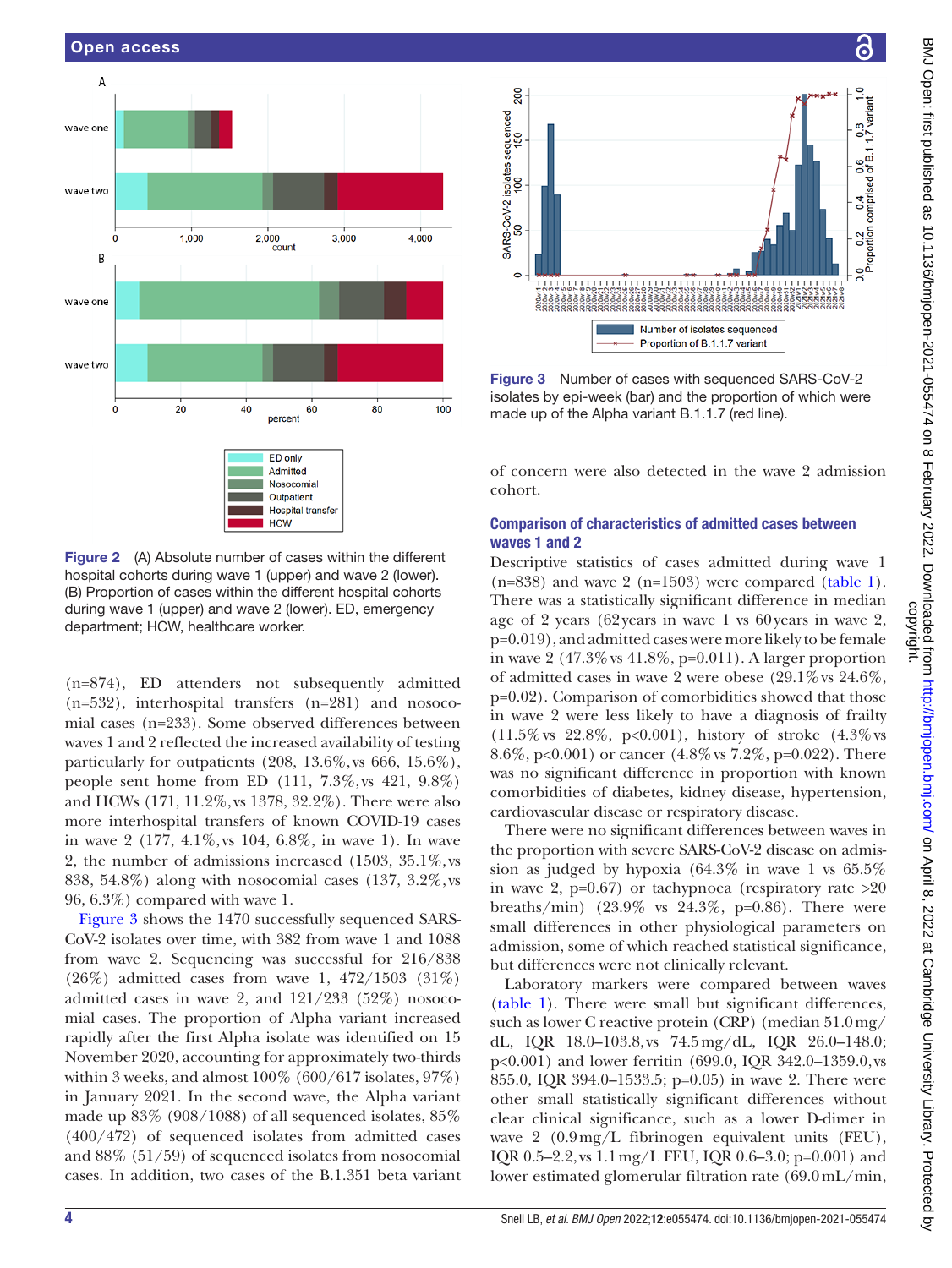<span id="page-4-0"></span>

| Descriptive statistics of the cohort for wave 1 ( $n=838$ ) and wave 2 ( $n=1503$ ) admissions<br><b>Table 1</b> |                |                   |                   |                               |                               |         |
|------------------------------------------------------------------------------------------------------------------|----------------|-------------------|-------------------|-------------------------------|-------------------------------|---------|
|                                                                                                                  | <b>Missing</b> | Wave 1<br>$n$ (%) | Wave 2<br>$n$ (%) | Wave 1<br><b>Median (IQR)</b> | Wave 2<br><b>Median (IQR)</b> | P value |
| <b>Demographics</b>                                                                                              |                |                   |                   |                               |                               |         |
| Age (years)                                                                                                      | 0              |                   |                   | 62.0 (49.0-78.0)              | 60.0 (47.0-74.0)              | 0.019   |
| Male                                                                                                             | $\mathbf 0$    | 488 (58.2)        | 792 (52.7)        |                               |                               | 0.011   |
| Ethnicity                                                                                                        | 0              |                   |                   |                               |                               | 0.013   |
| White                                                                                                            |                | 331 (39.5)        | 598 (39.8)        |                               |                               |         |
| Asian                                                                                                            |                | 64 (7.6)          | 121(8.1)          |                               |                               |         |
| <b>Black-African</b>                                                                                             |                | 177(21.1)         | 262 (17.4)        |                               |                               |         |
| Black-Caribbean                                                                                                  |                | 73 (8.7)          | 98 (6.5)          |                               |                               |         |
| <b>Mixed</b>                                                                                                     |                | 15(1.8)           | 18(1.2)           |                               |                               |         |
| Other                                                                                                            |                | 45 (5.4)          | 107(7.1)          |                               |                               |         |
| Unknown                                                                                                          |                | 133 (15.9)        | 299 (19.9)        |                               |                               |         |
| <b>BMI</b>                                                                                                       | 577            |                   |                   | 27.0 (23.8-31.7)              | 27.7 (24.0-32.9)              | 0.022   |
| $>30$                                                                                                            |                | 206 (24.6)        | 438 (29.1)        |                               |                               | 0.02    |
| >40                                                                                                              |                | 34(4.1)           | 86 (5.7)          |                               |                               | 0.098   |
| <b>Physiological parameters</b>                                                                                  |                |                   |                   |                               |                               |         |
| Heart rate (beats/min)                                                                                           | 360            |                   |                   | 84.0 (75.0-94.0)              | 81.0 (72.0-91.0)              | < 0.001 |
| $>100$                                                                                                           |                | 105 (12.5)        | 142(9.4)          |                               |                               | 0.02    |
| Blood pressure (mm Hg)                                                                                           |                |                   |                   |                               |                               |         |
| Systolic                                                                                                         | 369            |                   |                   | 125.0 (113.0-139.0)           | 127.0 (115.0-141.0)           | 0.013   |
| Diastolic                                                                                                        | 369            |                   |                   | 73.0 (65.0-80.0)              | 75.0 (68.0-82.0)              | < 0.001 |
| <b>MAP</b>                                                                                                       | 369            |                   |                   | 90.7 (82.2-99.0)              | 92.3 (84.7-101.3)             | < 0.001 |
| Respiratory rate (breaths/<br>min)                                                                               | 359            |                   |                   | 19.0 (18.0,22.0)              | 19.0 (18.0-22.0)              | 0.764   |
| $>20$                                                                                                            |                | 200 (23.9)        | 365 (24.3)        |                               |                               | 0.86    |
| Hypoxia                                                                                                          | 658            | 370 (64.3)        | 726 (65.5)        |                               |                               | 0.67    |
| Temperature (°C)                                                                                                 | 361            |                   |                   | 36.9 (36.4-37.5)              | 36.6 (36.2-37.2)              | < 0.001 |
| NEWS2                                                                                                            | 405            |                   |                   |                               |                               | 0.86    |
| 0                                                                                                                |                | 95(11.3)          | 173 (11.5)        |                               |                               |         |
| 1                                                                                                                |                | 108 (12.9)        | 192 (12.8)        |                               |                               |         |
| $\overline{c}$                                                                                                   |                | 117 (14.0)        | 188 (12.5)        |                               |                               |         |
| >2                                                                                                               |                | 371 (44.3)        | 692 (46.0)        |                               |                               |         |
| <b>Laboratory parameters</b>                                                                                     |                |                   |                   |                               |                               |         |
| Neutrophils $(x10^9/L)$                                                                                          | 8              |                   |                   | $4.9(3.4 - 7.6)$              | $5.0(3.3 - 7.5)$              | 0.724   |
| Lymphocytes $(x10^9/L)$                                                                                          | $\overline{7}$ |                   |                   | $0.9(0.6-1.3)$                | $0.9(0.6-1.4)$                | 0.741   |
| <b>NLR</b>                                                                                                       | 8              |                   |                   | $5.4(3.1-9.9)$                | $5.4(3.2 - 9.8)$              | 0.951   |
| Creatinine (µmol/L)                                                                                              | 43             |                   |                   | 83.0 (64.0-115.0)             | 86.0 (68.0-117.0)             | 0.065   |
| Urea (mmol/L)                                                                                                    | 855            |                   |                   | $7.0(4.6 - 12.2)$             | $6.0(4.3 - 9.9)$              | 0.001   |
| Estimated GFR (mL/min)                                                                                           | 114            |                   |                   | 73.0 (48.0-98.0)              | 69.0 (48.0-89.0)              | 0.001   |
| Albumin (g/L)                                                                                                    | 185            |                   |                   | 37.0 (32.0-40.0)              | 38.0 (34.0-41.0)              | < 0.001 |
| CRP (mg/L)                                                                                                       | 61             |                   |                   | 74.5 (26.0-148.0)             | 51.0 (18.0-103.8)             | < 0.001 |
| D-dimer (mg/L FEU)                                                                                               | 1297           |                   |                   | $1.1(0.6 - 3.0)$              | $0.9(0.5 - 2.2)$              | 0.001   |
| Ferritin (µg/L)                                                                                                  | 905            |                   |                   | 855.0 (394.0-1533.5)          | 699.0 (342.0-1359.0)          | 0.05    |
| <b>Comorbidities</b>                                                                                             |                |                   |                   |                               |                               |         |
| <b>Stroke</b>                                                                                                    | $\mathbf 0$    | 72 (8.6)          | 64 (4.3)          |                               |                               | < 0.001 |

Continued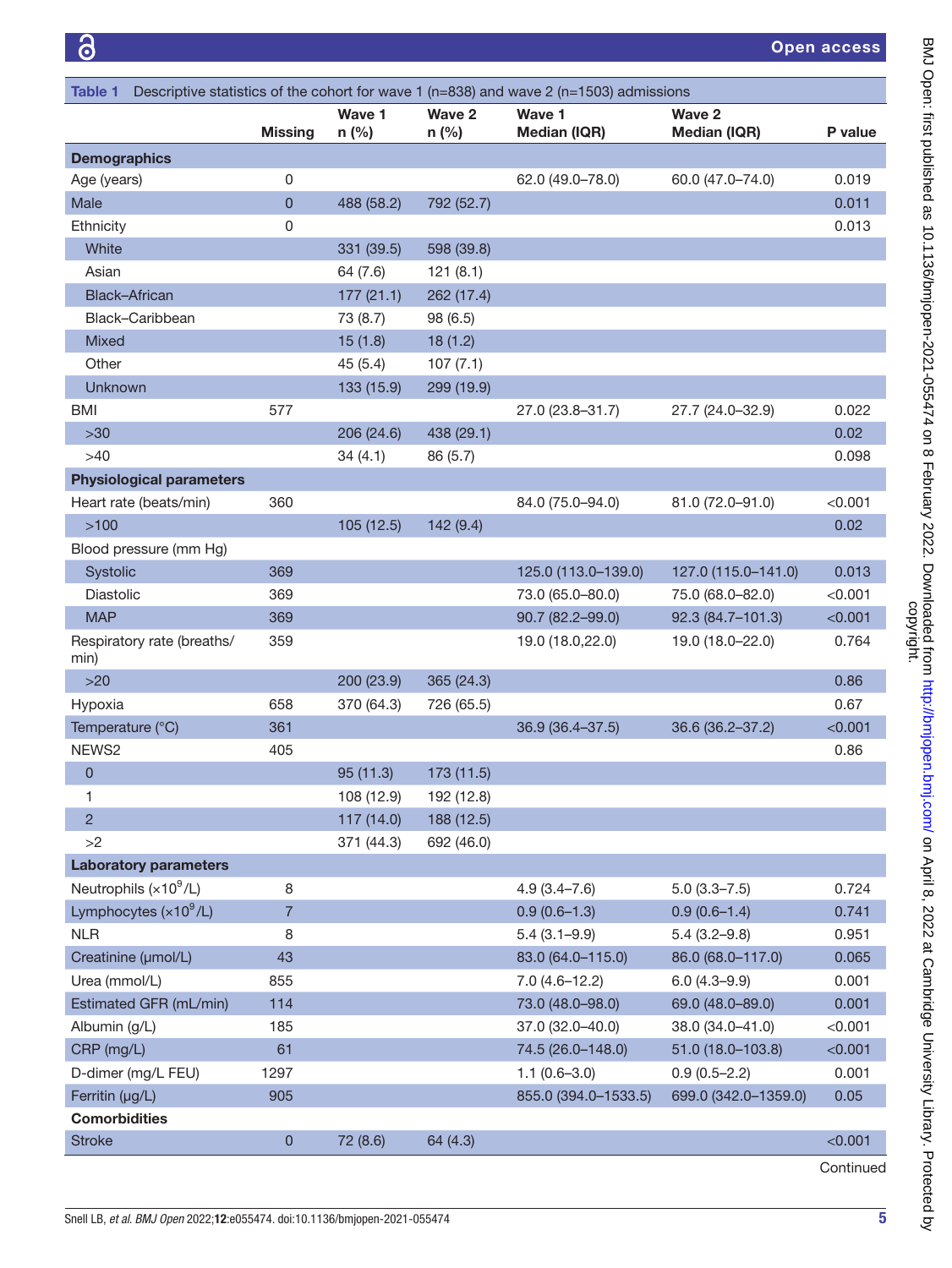P value

|                                                                                                                                                                                                                                                                                                                                                                                                                                                                                      | <b>Missing</b> | Wave 1<br>$n$ (%) | Wave 2<br>n (%) | Wave 1<br>Median (IQR) | Wave 2<br>Median (IQR) | P value |
|--------------------------------------------------------------------------------------------------------------------------------------------------------------------------------------------------------------------------------------------------------------------------------------------------------------------------------------------------------------------------------------------------------------------------------------------------------------------------------------|----------------|-------------------|-----------------|------------------------|------------------------|---------|
| <b>TIA</b>                                                                                                                                                                                                                                                                                                                                                                                                                                                                           | 0              | 9(1.1)            | 20(1.3)         |                        |                        | 0.731   |
| Hypertension                                                                                                                                                                                                                                                                                                                                                                                                                                                                         | 0              | 288 (34.4)        | 464 (30.9)      |                        |                        | 0.091   |
| <b>Diabetes</b>                                                                                                                                                                                                                                                                                                                                                                                                                                                                      | 0              | 246 (29.4)        | 384 (25.5)      |                        |                        | 0.052   |
| AF                                                                                                                                                                                                                                                                                                                                                                                                                                                                                   | 0              | 63(7.5)           | 115(7.7)        |                        |                        | 0.972   |
| <b>IHD</b>                                                                                                                                                                                                                                                                                                                                                                                                                                                                           | 0              | 146 (17.4)        | 244 (16.2)      |                        |                        | 0.495   |
| <b>Heart failure</b>                                                                                                                                                                                                                                                                                                                                                                                                                                                                 | 0              | 54(6.4)           | 105(7.0)        |                        |                        | 0.679   |
| COPD                                                                                                                                                                                                                                                                                                                                                                                                                                                                                 | 0              | 64 (7.6)          | 109(7.3)        |                        |                        | 0.796   |
| Asthma                                                                                                                                                                                                                                                                                                                                                                                                                                                                               | 0              | 74 (8.8)          | 138 (9.2)       |                        |                        | 0.835   |
| Cancer                                                                                                                                                                                                                                                                                                                                                                                                                                                                               | 0              | 60(7.2)           | 72 (4.8)        |                        |                        | 0.022   |
| Kidney disease                                                                                                                                                                                                                                                                                                                                                                                                                                                                       | 0              | 112 (13.4)        | 181 (12.0)      |                        |                        | 0.389   |
| <b>HIV</b>                                                                                                                                                                                                                                                                                                                                                                                                                                                                           | 0              | 21(2.5)           | 36 (2.4)        |                        |                        | 0.979   |
| Solid organ transplant                                                                                                                                                                                                                                                                                                                                                                                                                                                               | 0              | 24(2.9)           | 49 (3.3)        |                        |                        | 0.686   |
| Frailty                                                                                                                                                                                                                                                                                                                                                                                                                                                                              | 0              | 191 (22.8)        | 173 (11.5)      |                        |                        | < 0.001 |
| P value was from Kruskal-Wallis test for continuous variables and $\chi^2$ test for categorical variables.<br>AF, atrial fibrillation; BMI, body mass index; COPD, chronic obstructive pulmonary disease; CRP, C reactive protein; FEU, fibrinogen<br>equivalent units; GFR, glomerular filtration rate; IHD, ischaemic heart disease; MAP, mean arterial pressure; NEWS2, National Early Warning<br>Score 2; NLR, neutrophil and lymphocyte ratio; TIA, transient ischaemic attack. |                |                   |                 |                        |                        |         |

IQR 48.0–89.0, vs 73.0mL/min, IQR 48.0–98.0; p=0.001), lower urea (6.0mmol/L, IQR 4.3–9.3, vs 7.0mmol/L, IQR 4.6–12.2; p=0.001) and higher albumin  $(38.0g/L,$ IQR 34.0–41.0 g/L, vs  $37.0$  g/L, IQR 32.0–40.0; p<0.001). There was no significant difference with neutrophils, lymphocytes, neutrophil and lymphocyte ratio, creatinine, and glucose.

# Comparison of characteristics of admitted cases infected with Alpha and non-Alpha variants

Given the reported association between increased disease severity and transmission with the Alpha variant, we compared demographic, physiological and laboratory parameters between admitted cases with infection caused by Alpha variant (n=400) with non-Alpha (n=910) variants [\(table](#page-6-0) 2).

Groups with non-Alpha and Alpha variants were not significantly different in median age (62years vs 64years, p=0.22) or ethnicity. The proportion of admissions who were female was larger in the group infected with the Alpha variant compared with those infected by non-Alpha variants (48.0% vs 41.8%, p=0.01).

Cases infected with the Alpha variant were less likely to be frail  $(14.5\% \text{ vs } 22.4\%, \text{ p=0.001}).$  A higher proportion of those in the Alpha variant group were obese  $(30.2\%$  v 24.8%, p=0.048). Other minor differences in comorbidities between groups are shown in [table](#page-6-0) 2 but did not reach statistical significance.

On admission, a higher proportion of those infected with the Alpha variant were hypoxic  $(70.0\% \text{ vs } 62.5\%$ , p=0.029), the main indicator of severe disease. CRP on admission was lower in the Alpha variant group (54mg/L, IQR 24.0–102.0) compared with those infected with

non-Alpha variants (70mg/L, IQR 25.0–142.0;p<0.001). Differences in other laboratory parameters did not meet either statistical or clinical significance.

# Multivariate analysis of factors associated with severity of COVID-19 on admission

Multivariate logistic regression was applied to look at associations with severity of disease on admission as measured by hypoxia ([table](#page-7-0) 3), equivalent to WHO ordinal scale of  $\geq 4$ .<sup>[12](#page-11-11)</sup> Age, sex, ethnicity, comorbidities and variant status (Alpha vs non-Alpha) were entered into the model. Severity of disease on admission, as measured by hypoxia, was the outcome variable. Age was a significant predictor of severity, with an OR of 1.02 (95% CI 1.01 to 1.03, p<0.001) for hypoxia on admission for every advancing year. Obesity was associated with severity, giving an OR of 1.70 (95% CI 1.28 to 2.26, p<0.001). Infection with the Alpha variant was also associated with increased hypoxia on admission (OR 1.68,95% CI 1.26 to 2.24; p<0.001). Other variables were not significantly associated with hypoxia on admission, including sex, ethnicity and comorbidities.

# Comparison of non-sequenced and sequenced cases in wave 2

We assessed for differences between the non-sequenced and sequenced inpatient cases to identify any possible bias in those that were sequenced. Demographics, admission physiological and laboratory parameters, and the outcome measure of hypoxia on admission are presented in [table](#page-8-0) 4. There was no significant difference of the proportion with the outcome measure, hypoxia on admission, in both the sequenced and non-sequenced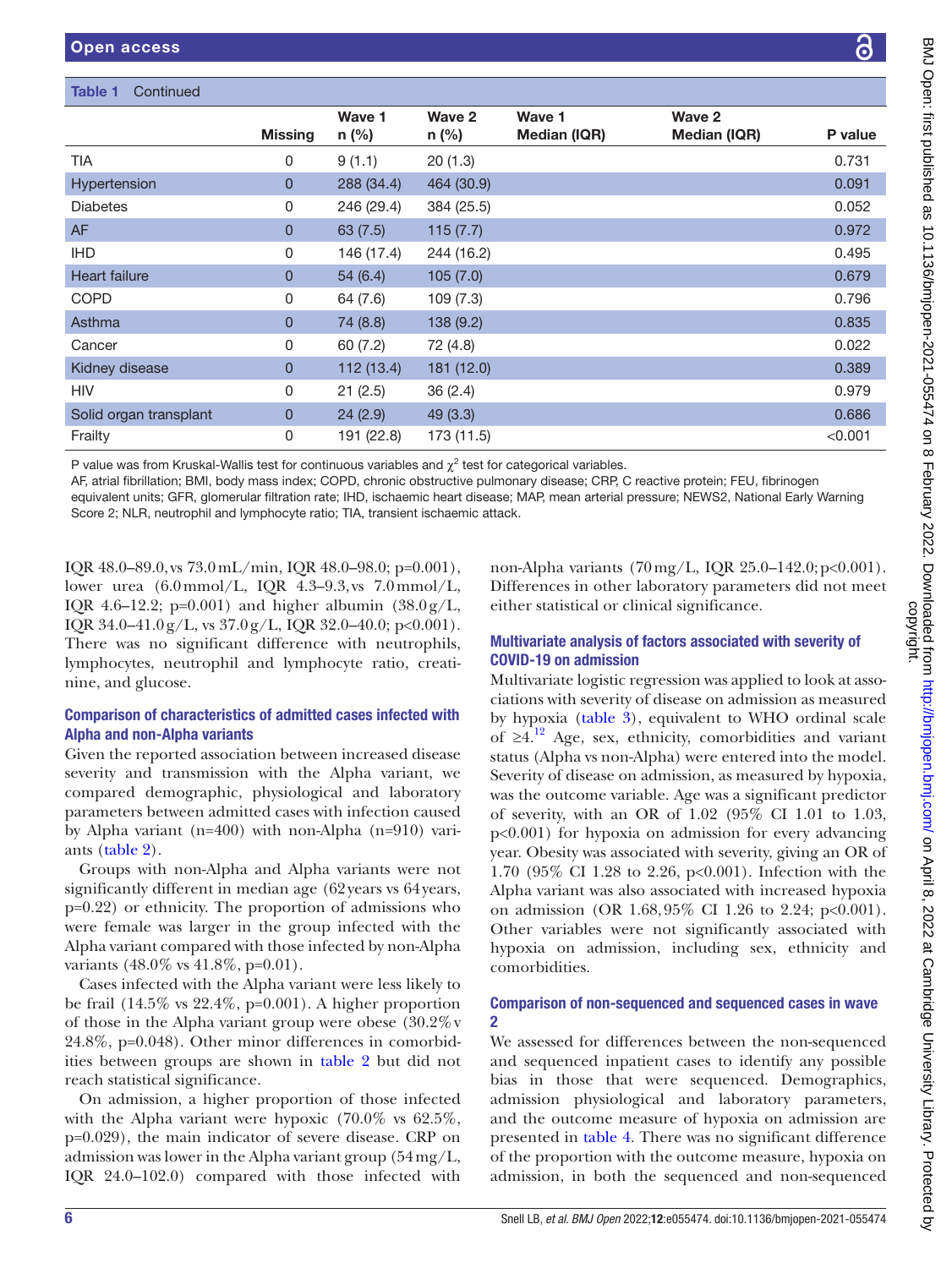<span id="page-6-0"></span>

| Table 2                           |                |                            |                        | Descriptive statistics of the cohort for non-Alpha variant (n=910) and Alpha variant (n-400) admissions |                              |         |
|-----------------------------------|----------------|----------------------------|------------------------|---------------------------------------------------------------------------------------------------------|------------------------------|---------|
|                                   | <b>Missing</b> | Non-Alpha variant<br>n (%) | Alpha variant<br>n (%) | Non-Alpha variant<br>value (IQR)                                                                        | Alpha variant value<br>(IQR) | P value |
| <b>Demographics</b>               |                |                            |                        |                                                                                                         |                              |         |
| Age (years)                       | 0              |                            |                        | 62.0 (49.0-78.0)                                                                                        | 64.0 (52.0-78.0)             | 0.22    |
| Male                              |                | 530 (58.2)                 | 208 (52.0)             |                                                                                                         |                              | 0.042   |
| Ethnicity                         | 0              |                            |                        |                                                                                                         |                              | 0.402   |
| White                             |                | 358 (39.3)                 | 164 (41.0)             |                                                                                                         |                              |         |
| Asian                             |                | 71 (7.8)                   | 38 (9.5)               |                                                                                                         |                              |         |
| <b>Black-African</b>              |                | 191 (21.0)                 | 67 (16.8)              |                                                                                                         |                              |         |
| Black-Caribbean                   |                | 78 (8.6)                   | 27(6.8)                |                                                                                                         |                              |         |
| Mixed                             |                | 16(1.8)                    | 6(1.5)                 |                                                                                                         |                              |         |
| Other                             |                | 50(5.5)                    | 23(5.8)                |                                                                                                         |                              |         |
| Unknown                           |                | 146 (16.0)                 | 75 (18.8)              |                                                                                                         |                              |         |
| <b>BMI</b>                        | 334            |                            |                        | 27.1 (23.8-31.7)                                                                                        | 28.1 (24.0–34.2)             | 0.036   |
| $>30$                             |                | 226 (24.8)                 | 121 (30.2)             |                                                                                                         |                              | 0.048   |
| $>40$                             |                | 36 (4.0)                   | 26 (6.5)               |                                                                                                         |                              | 0.063   |
| <b>Physiological parameters</b>   |                |                            |                        |                                                                                                         |                              |         |
| Heart rate (beats/min)            | 198            |                            |                        | 84.0 (74.0-94.0)                                                                                        | 80.0 (72.0-90.0)             | 0.001   |
| >100                              |                | 118 (13.0)                 | 36(9.0)                |                                                                                                         |                              | 0.05    |
| Blood pressure (mm Hg)            |                |                            |                        |                                                                                                         |                              |         |
| Systolic                          | 201            |                            |                        | 125.0 (113.0-139.5)                                                                                     | 127.0 (115.0-142.0)          | 0.138   |
| <b>Diastolic</b>                  | 201            |                            |                        | 73.0 (65.0-80.0)                                                                                        | 75.0 (67.0-83.0)             | 0.01    |
| <b>MAP</b>                        | 201            |                            |                        | 90.7 (82.3-99.2)                                                                                        | 92.7 (84.0-101.7)            | 0.022   |
| Respiratory rate<br>(breaths/min) | 194            |                            |                        | 19.0 (18.0-21.0)                                                                                        | 19.0 (18.0-22.0)             | 0.591   |
| $>20$                             |                | 209 (23.0)                 | 96 (24.0)              |                                                                                                         |                              | 0.737   |
| Hypoxia                           | 0              | 392 (62.5)                 | 217 (70.0)             |                                                                                                         |                              | 0.029   |
| Temperature (°C)                  | 199            |                            |                        | 36.9 (36.4-37.5)                                                                                        | 36.6 (36.2-37.1)             | < 0.001 |
| NEWS2                             | 218            |                            |                        |                                                                                                         |                              | 0.038   |
| 0                                 |                | 107 (11.8)                 | 43 (10.8)              |                                                                                                         |                              |         |
| 1                                 |                | 125 (13.7)                 | 39 (9.8)               |                                                                                                         |                              |         |
| $\overline{c}$                    |                | 127 (14.0)                 | 53 (13.2)              |                                                                                                         |                              |         |
| >2                                |                | 391 (43.0)                 | 207 (51.7)             |                                                                                                         |                              |         |
| <b>Laboratory parameters</b>      |                |                            |                        |                                                                                                         |                              |         |
| Neutrophils $(x10^9/L)$           | 2              |                            |                        | $4.9(3.4 - 7.6)$                                                                                        | $4.8(3.3 - 6.9)$             | 0.479   |
| Lymphocytes $(x10^9/L)$           | $\mathbf{1}$   |                            |                        | $0.9(0.6-1.3)$                                                                                          | $0.8(0.5-1.2)$               | 0.005   |
| <b>NLR</b>                        | 2              |                            |                        | $5.4(3.1 - 9.9)$                                                                                        | $5.8(3.5 - 10.2)$            | 0.195   |
| Creatinine (µmol/L)               | 16             |                            |                        | 83.0 (64.0-115.0)                                                                                       | 92.0 (74.0-126.0)            | < 0.001 |
| Urea (mmol/L)                     | 536            |                            |                        | $6.8(4.3 - 12.0)$                                                                                       | $6.6(4.4 - 10.6)$            | 0.573   |
| Estimated GFR (mL/<br>min)        | 43             |                            |                        | 73.0 (48.5-97.0)                                                                                        | 63.5 (44.0-81.0)             | < 0.001 |
| Albumin (g/L)                     | 107            |                            |                        | 37.0 (33.0-41.0)                                                                                        | 38.0 (34.0-41.0)             | 0.009   |
| CRP (mg/L)                        | 21             |                            |                        | 70.0 (25.0-142.0)                                                                                       | 54.0 (24.0-102.0)            | < 0.001 |
| D-dimer (mg/L FEU)                | 727            |                            |                        | $1.1(0.6-2.8)$                                                                                          | $0.9(0.5-1.9)$               | 0.019   |
| Ferritin (µg/L)                   | 501            |                            |                        | 815.0 (366.2-1499.0)                                                                                    | 712.0 (357.5-1294.0)         | 0.341   |
| <b>Comorbidities</b>              |                |                            |                        |                                                                                                         |                              |         |
| <b>Stroke</b>                     | 0              | 74 (8.1)                   | 22(5.5)                |                                                                                                         |                              | 0.117   |
| <b>TIA</b>                        | 0              | 12(1.3)                    | 5(1.2)                 |                                                                                                         |                              | 0.87    |
| Hypertension                      | 0              | 315 (34.6)                 | 144 (36.0)             |                                                                                                         |                              | 0.674   |

Continued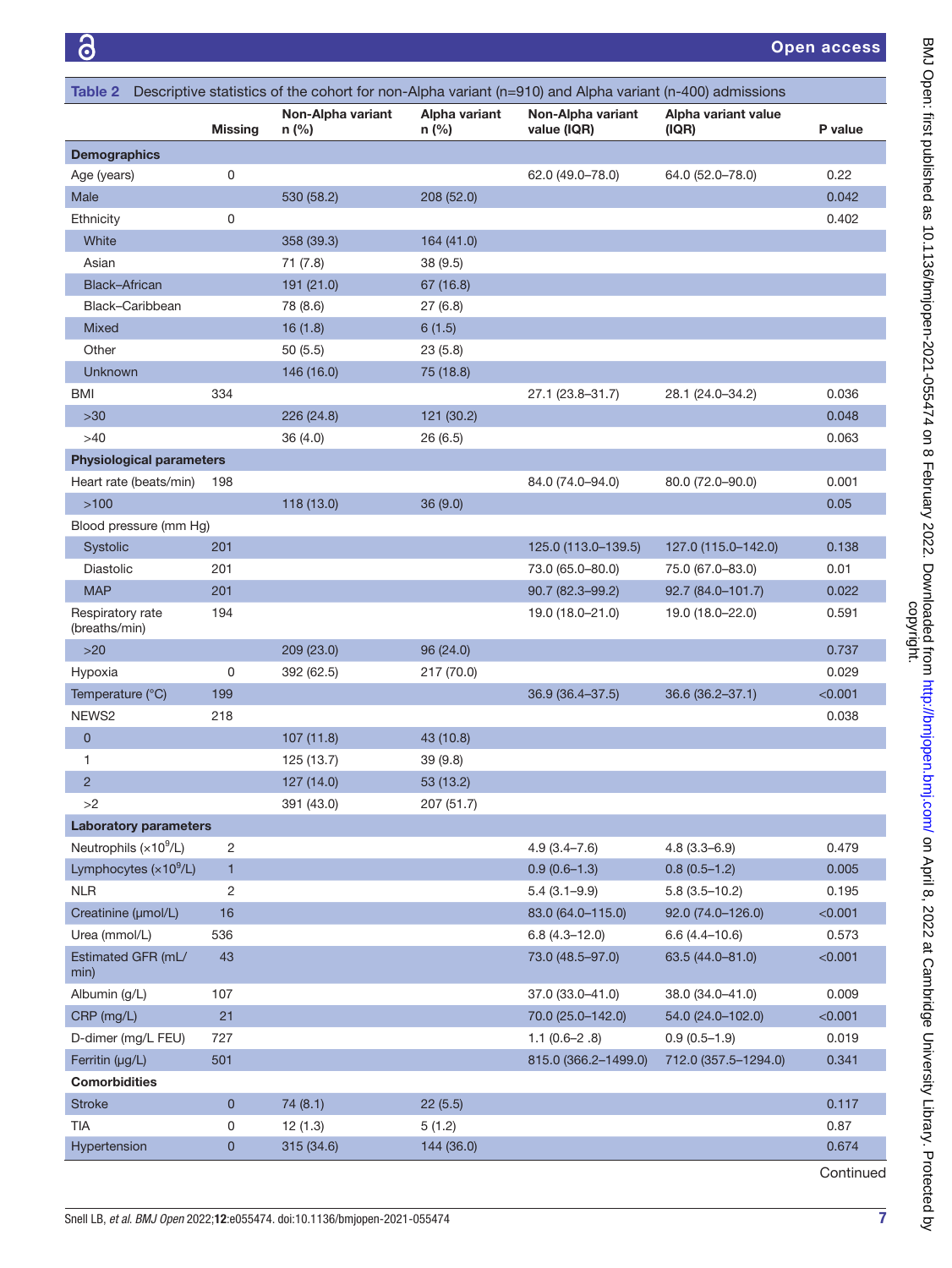### Table 2 Continued

|                        | <b>Missing</b> | Non-Alpha variant<br>n (%) | Alpha variant<br>n (%) | Non-Alpha variant<br>value (IQR) | Alpha variant value<br>(IQR) | P value |
|------------------------|----------------|----------------------------|------------------------|----------------------------------|------------------------------|---------|
| <b>Diabetes</b>        | 0              | 267 (29.3)                 | 106 (26.5)             |                                  |                              | 0.326   |
| <b>AF</b>              | $\mathbf{0}$   | 72 (7.9)                   | 42 (10.5)              |                                  |                              | 0.154   |
| <b>IHD</b>             | 0              | 162 (17.8)                 | 78 (19.5)              |                                  |                              | 0.513   |
| <b>Heart failure</b>   | $\overline{0}$ | 61(6.7)                    | 34(8.5)                |                                  |                              | 0.299   |
| <b>COPD</b>            | 0              | 74 (8.1)                   | 32(8.0)                |                                  |                              | 0.977   |
| Asthma                 | $\mathbf{0}$   | 84(9.2)                    | 39(9.8)                |                                  |                              | 0.846   |
| Cancer                 | 0              | 64 (7.0)                   | 21(5.2)                |                                  |                              | 0.278   |
| Kidney disease         | $\mathbf{0}$   | 122 (13.4)                 | 62(15.5)               |                                  |                              | 0.359   |
| <b>HIV</b>             | 0              | 22(2.4)                    | 10(2.5)                |                                  |                              | 0.916   |
| Solid organ transplant | $\mathbf{0}$   | 25(2.7)                    | 19(4.8)                |                                  |                              | 0.092   |
| Frailty                | 0              | 204 (22.4)                 | 58 (14.5)              |                                  |                              | 0.001   |

P value was from Kruskal-Wallis test for continuous variables and  $\chi^2$  test for categorical variables.

AF, atrial fibrillation; BMI, body mass index; COPD, chronic obstructive pulmonary disease; CRP, C reactive protein; FEU, fibrinogen equivalent units; GFR, Glomerular Filtration Rate; IHD, ischaemic heart disease; MAP, mean arterial pressure; NEWS2, National Early Warning Score 2; NLR, neutrophil and lymphocyte ratio; TIA, transient ischaemic attack.

inpatient groups (47% vs 50%, p=0.381). There was no significant difference in the proportion of men in the sequenced group compared with the non-sequenced group (52.2% vs 53.8%, p=0.595) as with obesity (39.5% vs  $38.4\%$ , p=0.783) or the proportion of those from nonwhite ethnic backgrounds  $(41.4\% \text{ vs } 40.5\%, \text{ p=0.934}).$ On average, sequenced inpatient cases were significantly older (63 vs 57 years, p<0.001) and had a larger proportion of some comorbidities than non-sequenced cases.

<span id="page-7-0"></span>

| ORs for severity (hypoxia) at admission from<br>Table 3<br>multivariate logistic regression model |                   |         |                |  |
|---------------------------------------------------------------------------------------------------|-------------------|---------|----------------|--|
|                                                                                                   | OR.               | P value | 95% CI         |  |
| Age                                                                                               | 1.02 <sub>1</sub> | < 0.001 | 1.01 to 1.03   |  |
| Male                                                                                              | 0.96              | 0.75    | 0.73 to 1.25   |  |
| Ethnicity                                                                                         |                   |         |                |  |
| Non-white                                                                                         | 1.15              | 0.35    | $0.86$ to 1.55 |  |
| Unknown                                                                                           | 1.20              | 0.36    | 0.81 to 1.77   |  |
| Comorbidity                                                                                       |                   |         |                |  |
| Body mass index > 30                                                                              | 1.70              | < 0.001 | 1.28 to 2.26   |  |
| Cardiovascular                                                                                    | 0.79              | 0.15    | 0.58 to 1.09   |  |
| Hypertension                                                                                      | 1.11              | 0.52    | 0.81 to 1.51   |  |
| <b>Diabetes</b>                                                                                   | 0.75              | 0.07    | $0.55$ to 1.02 |  |
| Chronic respiratory disease                                                                       | 1.20              | 0.32    | 0.83 to 1.74   |  |
| Cancer                                                                                            | 0.60              | 0.06    | 0.35 to 1.02   |  |
| Kidney disease                                                                                    | 0.74              | 0.17    | 0.48 to 1.14   |  |
| <b>HIV</b>                                                                                        | 1.74              | 0.16    | 0.80 to 3.78   |  |
| Organ transplant                                                                                  | 0.79              | 0.55    | 0.37 to 1.71   |  |
| Frailty                                                                                           | 0.96              | 0.85    | 0.64 to 1.45   |  |
| Alpha variant                                                                                     | 1.68              | < 0.001 | 1.26 to 2.24   |  |

## **DISCUSSION**

Our data from a large, multisite healthcare institution in one of the worst affected regions internationally provide a large dataset for in-depth comparison; for instance, we report a similar number of cases as reported from a national observational cohort study from Japan.<sup>[18](#page-11-17)</sup> Our hospitalised cohort shares similar demographics to other city populations in the UK, representative of London with around  $40\%$  of individuals from non-white ethnicities.<sup>[19](#page-11-18)</sup> This compares to national population studies where the average age of cases was much lower and with lower proportion from non-white ethnicities.<sup>820</sup>

There were threefold more SARS-CoV-2 RNA positive cases reported by the hospital laboratory in wave 2. Partly, this is attributed to increased testing capacity and changing testing strategy throughout 2020 ([online](https://dx.doi.org/10.1136/bmjopen-2021-055474)  [supplemental figure 1\)](https://dx.doi.org/10.1136/bmjopen-2021-055474). Due to capacity limits, during wave 1, it was not local policy to offer testing to outpatients and those not requiring admission, instead relying on clinical diagnosis. HCWs were not offered occupational health testing until the end of wave 1. We therefore restricted comparison to inpatient and nosocomial cases.

There were almost twice as many admitted cases in wave 2 compared with wave 1 (1503vs 838). This is consistent with a higher local community incidence as reported by the ONS infection survey with 3.5% of individuals in London infected in January  $2021$ ,<sup>21</sup> compared with  $2.2\%$ of individuals in London at the peak of wave  $1<sup>1</sup>$  $1<sup>1</sup>$ . The increase in peak hospital occupancy in wave 2 has also been reported nationally.<sup>22</sup> A major contributor to this increase in hospital admissions is likely to be the emergence of the Alpha variant, which is reported to be more transmissible.[7](#page-11-6)

Our finding is the first study in hospitalised cohorts to show increased severity of disease with the Alpha variant,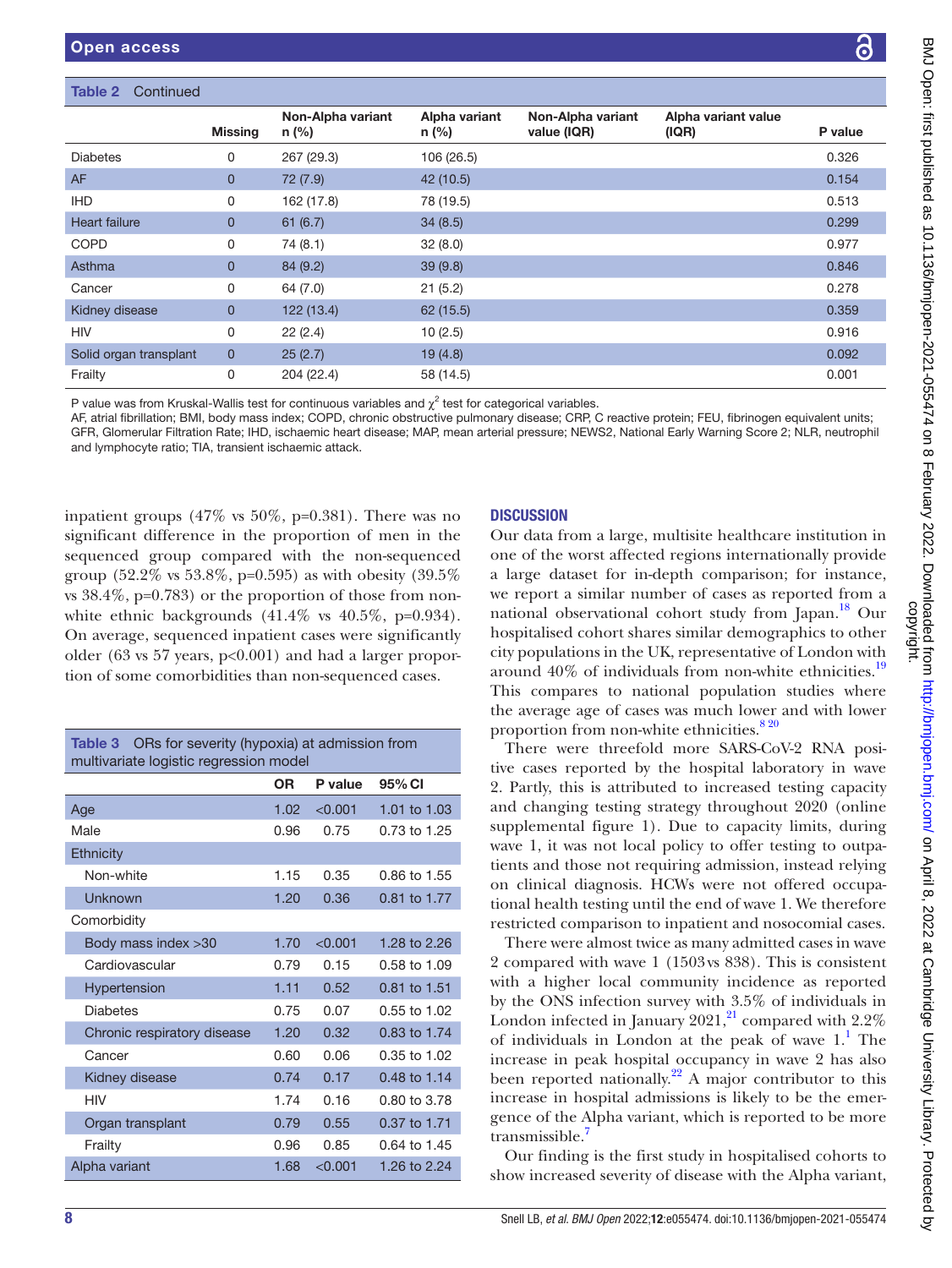<span id="page-8-0"></span>

| <b>Table 4</b> Patient characteristics of sequenced and non-sequenced inpatients in wave 2 |               |             |         |  |
|--------------------------------------------------------------------------------------------|---------------|-------------|---------|--|
|                                                                                            | Non-sequenced | Sequenced   | P value |  |
| n                                                                                          | 1031          | 472         |         |  |
| Age (SD)                                                                                   | 57.3 (21.0)   | 62.9 (19.9) | < 0.001 |  |
| Male (%)                                                                                   | 538 (52.2)    | 254 (53.8)  | 0.595   |  |
| Ethnicity (%)                                                                              |               |             | 0.934   |  |
| White                                                                                      | 418 (40.5)    | 194(41.1)   |         |  |
| Non-white                                                                                  | 417 (40.4)    | 192 (40.7)  |         |  |
| <b>Unknown</b>                                                                             | 196 (19.0)    | 86 (18.2)   |         |  |
| Comorbidities                                                                              |               |             |         |  |
| Body mass index >30 (%)                                                                    | 302(38.4)     | 139 (39.5)  | 0.783   |  |
| Cardiovascular (%)                                                                         | 218(21.1)     | 142(30.1)   | < 0.001 |  |
| Hypertension (%)                                                                           | 300(29.1)     | 172 (36.4)  | 0.005   |  |
| Diabetes (%)                                                                               | 269 (26.1)    | 127 (26.9)  | 0.787   |  |
| Chronic respiratory<br>disease (%)                                                         | 143 (13.9)    | 82 (17.4)   | 0.091   |  |
| Cancer (%)                                                                                 | 46 (4.5)      | 26(5.5)     | 0.452   |  |
| Kidney disease (%)                                                                         | 116(11.3)     | 74 (15.7)   | 0.021   |  |
| HIV (%)                                                                                    | 26(2.5)       | 11(2.3)     | 0.966   |  |
| Organ transplant (%)                                                                       | 31(3.0)       | 18(3.8)     | 0.509   |  |
| Frailty (%)                                                                                | 108 (10.5)    | 76 (16.1)   | 0.003   |  |
| Hypoxia (%)                                                                                | 491 (47.6)    | 237 (50.2)  | 0.381   |  |

as defined by hypoxia on admission, which is equivalent to WHO ordinal scale of  $\geq 4^{12}$  $\geq 4^{12}$  $\geq 4^{12}$  and a key marker of severe disease. The validity of using hypoxia as a marker of severity is shown by the clinical characteristics of SARS-CoV-2, with respiratory illness causing hypoxia in a minority of cases and with a smaller proportion having respiratory failure necessitating ventilation.<sup>23</sup> Hypoxia on admission was chosen as a marker of severity to prevent confounding of results by changes in management of hospitalised patients across the pandemic. For instance steroid treatment, which was introduced during the study period around November 2020, have been shown to reduce risk of ventilation and death. $^{24}$  Other improvements in management, such as proning, anticoagulation and tocilizumab, could also confound other severity outcomes like death and intensive care unit (ICU) admission. Hypoxia on admission is not at risk of confounding by changes in management of cases, as currently no significant management or treatment options are deployed in the community.

Our finding of increased severity with the Alpha variant is consistent with that reported in community studies, which show increased hospitalisation<sup>[20](#page-11-23)</sup> and mortality<sup>[8](#page-11-7)</sup> with a similar hazard to which we find here for hypoxia on admission. Notably however, these community studies failed to control for comorbidities.<sup>8 20</sup> The association with severity we find persists even after adjustment for age, sex and comorbidities. Moreover, testing in the first wave prior to emergence of the Alpha variant was strict due to limited testing capacity, potentially leading to an ascertainment bias towards more severe cases in the first wave.

In comparison, in the second wave, testing was more widespread, potentially leading to increased ascertainment of less severe cases. This makes it even more striking that the association of the Alpha variant, which dominated the second wave, with severe disease is so prominent.

Notably, the only other published study in hospital cohorts showed no difference in severity as measured by the composite outcome of need for ventilation or death.<sup>[10](#page-11-9)</sup> Broadly, the two cohorts from these hospital cohorts are similar, with an average age of around 60 and a high proportion of non-white ethnicities. In general, this supports the external validity of our findings, but replication in dissimilar cohorts are awaited. The difference between findings in our study and those of Frampton *et*   $al^{10}$  $al^{10}$  $al^{10}$  may be related to the choice of outcome. Our choice of outcome, hypoxia on admission, represents the natural history of disease prior to medical intervention as no treatments are currently deployed in the community. The mortality outcome investigated by Frampton *et al* is after hospital treatment, which may ameliorate the severity increase that we find with the Alpha variant, thereby explaining the differences in severity seen between our studies. Interestingly, despite male sex being widely reported to be a risk factor for severe disease, our multivariate model confirms findings by these authors that sex is not significantly associated with severity in hospitalised cohorts after adjusted analysis.[10](#page-11-9)

The lack of association between severity and male sex may correspond to the increase in the proportion of women in the admitted cohort of wave 2 and those infected with Alpha, accounting for an extra 5% of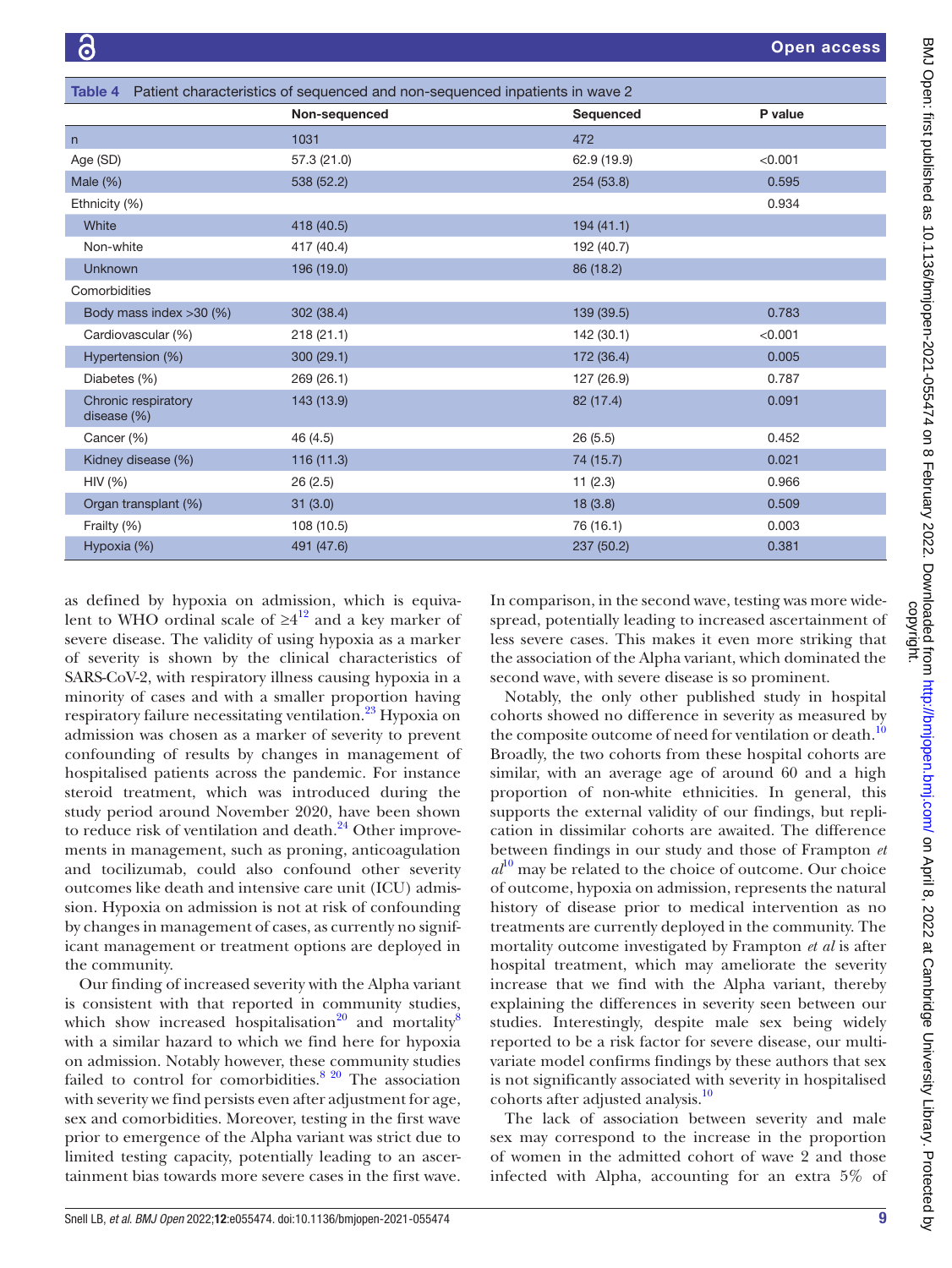admissions with SARS-CoV-2 infection. A study in  $press^{25}$ suggests the Alpha variant may be more severe in hospitalised women who may have increased mortality and/or requirement for ICU care. Our data, showing an increase in the proportion of women in the admission cohort and lack of expected association of severity with male sex is consistent with the finding that Alpha may show increased virulence in women.

We also included an assessment of bias by comparing characteristics of non-sequenced cases with those successfully sequenced. While sequenced patients were older and more comorbid, there was no significant difference between the proportion with the outcome measure of hypoxia on admission between our sequenced and nonsequenced cases. This suggests no significant bias towards severity in the sequenced group, which was predominantly made up of cases of the Alpha variant.

Admitted cases in wave 2 were also around half as likely to have a diagnosis of frailty, which may be due to fewer admissions from care homes during wave 2, which has been reported both nationally<sup>26</sup> and internationally.<sup>27</sup> Additionally, admitted cases were around a third less likely to have cancer in wave 2. Both of these reductions may also be as a result of individuals shielding, and therefore at reduced risk of acquiring SARS-CoV-2 infection. Other differences in comorbidities between waves were small and of unclear clinical significance.

One additional striking observation was the similarity in the number of nosocomial cases in wave 1 (n=96 of 934 (10%) inpatient cases) and wave 2 (n=137 of 1640 (8%) inpatient cases). This incidence of nosocomial infection is a major challenge for UK healthcare institutions, with associated crude mortality at around 30% during the first wave. $28\frac{29}{1}$  Interestingly, nosocomial cases in wave 1 increased and started to fall before impact of the main infection control interventions of banning hospital visitors (25 March), introducing universal surgical mask wearing (28 March 2020) and universal regular inpatient screening (after the first wave). In comparison, all these measures were in place prior to the second wave. The similar number of cases in wave 2 may in part be due to increased inpatient screening, which would identify asymptomatic cases, or introduction of the more transmissible Alpha variant, which made up the vast majority of our sequenced nosocomial cases.

Some healthcare institutions report far fewer nosocomial acquisitions; for instance, an academic hospital in Boston, USA, reported only two nosocomial cases in over  $9000$  admissions.<sup>30</sup> This could be due to greater availability of side rooms for isolation or their use of N95 masks by HCWs, which may decrease transmission between HCWs and patients. In contrast, current UK public health policy recommends surgical facemasks for patient interactions unless performing aerosol-generating procedures.<sup>[31](#page-12-4)</sup> For this reason, it will be important to further investigate the factors involved in nosocomial acquisition in both waves.

One limitation of our study is that the population comes from one city, and findings therefore need to be

compared with findings in other regions. Our dataset included cases confirmed by SARS-CoV-2 RNA testing in our laboratory and so may miss those diagnosed only clinically. We could not compare outcomes after hospital admission, such as ICU admission or mortality, due to changes in in-hospital management between waves. In addition, we were unable to include some variables associated with severity in other studies due to few cases with these features (eg, pregnancy) or due to poor coding in the dataset (eg, liver disease), which prevents us from commenting on the risk associated with these variables.

The number of cases diagnosed, admissions and nosocomial cases were higher in wave 2 than in wave 1, likely due to the increased incidence caused by the more transmissible Alpha variant. Infection with the Alpha variant was associated with severity as measured by hypoxia on admission, the first such finding in hospitalised cohorts. Our findings support growing evidence that emerging variants may have altered virulence as well as increased transmissibility, with such evidence providing support for public health efforts to contain their spread. More broadly, it also increases understanding of the emergence of novel pathogens as they adapt to human hosts.

### Author affiliations

<sup>1</sup> Centre for Clinical Infection & Diagnostics Research, King's College London, London, UK

<sup>2</sup>Department of Infection, Guy's and St Thomas' NHS Foundation Trust, London, UK <sup>3</sup>Department of Population Health Sciences, King's College London, London, UK 4 Infection Sciences, Viapath, London, UK

<sup>5</sup>NIHR Biomedical Research Centre, Guy's and St. Thomas' NHS Foundation Trust, London, UK

Acknowledgements The authors acknowledge use of the research computing facility at King's College London, Rosalind ([https://rosalind.kcl.ac.uk\)](https://rosalind.kcl.ac.uk/), which is delivered in partnership with the National Institute for Health Research (NIHR) Biomedical Research Centres at South London & Maudsley and Guy's and St Thomas' NHS Foundation Trusts, and partly funded by capital equipment grants from the Maudsley Charity (award 980) and Guy's and St Thomas' Charity (TR130505). The views expressed are those of the authors and not necessarily those of the NHS, the NIHR, King's College London or the Department of Health and Social Care.

Collaborators COG-UK HOCI Investigators. Barts site: Teresa Cutino-Moguel Barts Heath NHS Trust PI Barts Health, Tabassum Khan (Barts Heath NHS Trust, Research assistant), Beatrix Kele (Barts Heath NHS Trust, Sequencing scientist), Raghavendran Kulasegaran-Shylini (Barts Heath NHS Trust, Sequencing scientist), Claire E. Broad (Barts Heath NHS Trust, Sequencing scientist), Dola Owoyemi (Barts Heath NHS Trust, Sequencing scientist), David Harrington (Barts Heath NHS Trust, Infection Control Doctor), Clare Coffey (Barts Heath NHS Trust, Infection Control nurse), Martina Cummins (Barts Heath NHS Trust, Infection Control nurse), Anna Riddell (Barts Heath NHS Trust, Virology Consultant), Tyrra D'Souza (Barts Heath NHS Trust, Research Assistant). Glasgow site: Guy Mollett MRC-University of Glasgow Centre for Virus Research Clinical Research Fellow, Emma Thomson MRC-University of Glasgow Centre for Virus Research and NHS, Greater Glasgow and Clyde Principal Investigator Christine Peters, (NHS Greater Glasgow and Clyde Microbiology Consultant), Aleks Marek (NHS Greater Glasgow and Clyde Infection Control Lead/Microbiology Consultant), Rory Gunson (NHS Greater Glasgow and Clyde Virology laboratory lead), Emily Goldstein (NHS Greater Glasgow and Clyde Sample extraction), Emilie Shepherd (NHS Greater Glasgow and Clyde Sample extraction), James Shepherd (MRC-University of Glasgow Centre for Virus Research Clinical Research Fellow), David Robertson (MRC-University of Glasgow Centre for Virus Research Lead bioinformatician), Katherine Smollett (MRC-University of Glasgow Centre for Virus Research Sequencing), Ana da Silva Filipe (MRC-University of Glasgow Centre for Virus Research Sequencing), Alice Broos (MRC-University of Glasgow Centre for Virus Research Sequencing), Stephen Carmichael (MRC-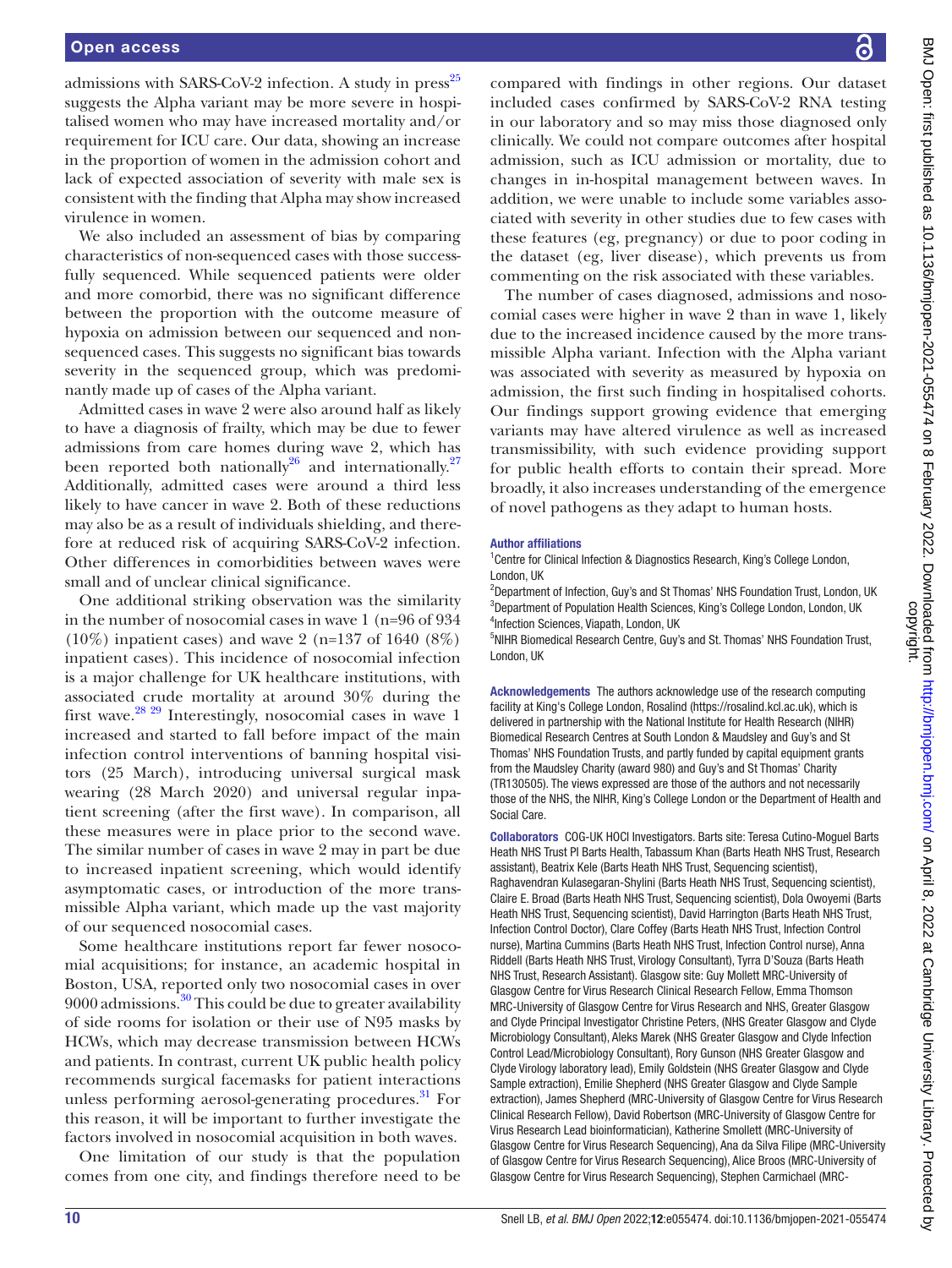# ခြ

University of Glasgow Centre for Virus Research Sequencing), Nicholas Suarez (MRC-University of Glasgow Centre for Virus Research Sequencing), Chris Davis (MRC-University of Glasgow Centre for Virus Research Sample extraction), Sreenu Vattipally (MRC-University of Glasgow Centre for Virus Research Bioinformatician), Joseph Hughes (MRC-University of Glasgow Centre for Virus Research Bioinformatician), Ioulia Tsatsani (MRC-University of Glasgow Centre for Virus Research Bioinformatician) Jacqueline McTaggart (NHS Greater Glasgow and Clyde Research Nurse), Stephanie McEnhill (NHS Greater Glasgow and Clyde Research Nurse) Guy's and St Thomas' site: Adela Medina (Viapath, Sequence), Themoula Charalampous (KCL, Sequence), Bindi Patel (GSTT NHS Trust, Sequence), Flavia Flaviani (GSTT NHS Trust, Bioinformatics), Jörg SaBmannshausen (GSTT NHS Trust, Bioinformatics/IT), May Rabuya (GSTT NHS Trust Research, Nurse-data collection), Sulekha Gurung (GSTT NHS Trust Research, Nurse-data collection), Anu Augustine (GSTT NHS Trust Research, Nurse-data collection), Rahul Batra (GSTT NHS Trust Sequencing/IT/manager), Luke Snell (GSTT NHS Trust Sequence, bioinf, data collection, IPC), Gaia Nebbia, (GSTT NHS Trust Principal Investigator). Imperial site: Alison Holmes (Imperial Healthcare NHS Trust, Principal Investigator), Sid Mookerjee (Imperial Healthcare NHS Trust, Data lead), James Price (Imperial Healthcare NHS Trust Site IPC Lead), Paul Randell (Imperial Healthcare NHS Trust Laboratory Lead), Krystal Johnson (Imperial Healthcare NHS Trust Research Nurse),Thilipan Thaventhiran (Imperial Healthcare NHS Trust Research Nurse), Damien Mine (Imperial Healthcare NHS Trust Clinician), Sophie Hunter (Imperial Healthcare NHS Trust Research Nurse), Isa Ahmad (Imperial Healthcare NHS Trust, Data Analyst) Anitha Ramanathan (Imperial Healthcare NHS Trust Research Nurse). Liverpool site: Anu Chawla (Liverpool NHS Foundation Trust, Principal Investigator); Alistair Derby (University of Liverpool, Sequencing lab lead); Sam Haldenby (University of Liverpool, Bioinformatics lead); Becky Taylor (Liverpool NHS Foundation Trust; Research data coordinator); Keith Morris (Liverpool NHS Foundation Trust, Research nurse); Charles Numbere (Liverpool NHS Foundation Trust, Healthcare assistant); Mark Hopkins (Liverpool NHS Foundation Trust, Consultant clinical scientist); Jenifer Mason (Liverpool NHS Foundation Trust, Consultant microbiologist); Alexandra Bailey (Liverpool NHS Foundation Trust, Research administrator); Manchester site: Nicholas Machin (PHE and MFT, Principal Investigator); Shazaad Ahmad (MFT, Consultant Virologist and IPC Doctor: review of sequencing reports); Julie Cawthorne (MFT, Clinical Director of Infection Prevention and Control: review of sequencing reports and assistance with CRF completion); Ryan George (MFT, IPC surveillance officer: co-ordination of metadata and sequencing reports); James Montgomery (MFT, IPC Nurse: review of sequencing reports and implementation of IPC actions); Deborah McKew (MFT, IPC Nurse: review of sequencing reports and implementation of IPC actions); Newcastle site: Yusri Taha (Newcastle NHS Trust, Site PI); Angela Cobb (Newcastle NHS Trust; IPC matron); Michelle Ramsay (Newcastle NHS Trust, Infection Control); Maria Leader (Newcastle NHS Trust, Infection Control); Shirelle Burton-Fanning (Newcastle NHS Trust, Virologist); Julie Samuel (Newcastle NHS Trust, Microbiologist and IPC doctor); Sarah Francis (Newcastle NHS Trust, Trial coordinator); Lydia Taylor (Newcastle NHS Trust, Trial's Research Nurse); Darren Smith (Northumbria University, Lead, sequencing); Matthew Bashton (Northumbria University, Bioinformatics lead); Matthew Crown (Northumbria University, Bioinformatics scientist); Nottingham site: Nikunj Mahida (Nottingham NHS Trust, Principal Investigator); Matthew Loose (University of Nottingham, Sequencing/Bioinfomatics); Patrick McClure (University of Nottingham, Sequencing/Bioinfomatics); Mitch Clarke (Nottingham NHS Trust, IPC - IPC Lead review of cases, sequencing data); Elaine Baxter (Nottingham NHS Trust, IPC - Senior IPC team member, review of cases, sequencing data); Carl Yates (Nottingham NHS Trust, IPC - Senior IPC team member, review of cases, sequencing data); Irfan Aslam (Nottingham NHS Trust, Data Entry); Vicki Fleming (Nottingham NHS Trust, Sample collection and processing); Michelle Lister (Nottingham NHS Trust, Sample collection and processing); Johnny Debebe (University of Nottingham, Bioinformatics); Nadine Holmes (University of Nottingham, Sequencing); Christopher Moore (University of Nottingham, Sequencing); Matt Carlile (University of Nottingham, Sequencing); Royal Free site: Tabitha Mahungu (Royal Free London NHS Trust, Principal Investigator); Sophie Weller (Royal Free London NHS Trust, Sub-Investigator); Tanzina Haque (Royal Free London NHS Trust, Sub-Investigator); Jennifer Hart (Royal Free London NHS Trust, Sub-Investigator); Dianne Irish-Tavares (Royal Free London NHS Trust, Sub-Investigator); Eric Witele (Royal Free London NHS Trust, Clinical Research Nurse); Mia De Mesa (Royal Free London NHS Trust, Clinical Research Nurse); Vicky Pang (Royal Free London NHS Trust, Head of Infection Prevention & Control Nursing – provided IPC data for CRFs); Jelena Heaphy (Royal Free London NHS Trust, Clinical Lead Nurse Infection Prevention and Control - provided IPC data for CRFs); Wendy Chatterton (Health Services Laboratory, Virology Service Manager, Organised samples & Logistics); Monika Pusok (Health Services Laboratory, Medical laboratory assistant, Organised samples & Logistics); Sandwell site: Tranprit Saluja (Sandwell & West Birmingham Hospitals

NHS Trust, Principal Investigator - Consultant Microbiologist and IPC doctor); Zahira Maqsood (Sandwell NHS Trust, Clinical Research Practitioner); Angie Williams (Sandwell NHS Trust, Research Data Coordinators); Debbie Devonport (Sandwell NHS Trust, Research Data Coordinators); Lucy Palinkas (Sandwell NHS Trust, Infection control Data Analyst); Diane Thomlinson (Sandwell NHS Trust, Infection control Nurse); Julie Booth (Sandwell NHS Trust, Lead Nurse IPC); Ashok Dadrah (Sandwell NHS Trust, Laboratory Services Manager); Amanda Symonds (Sandwell NHS Trust, Senior Biomedical Scientist (Microbiology)); Cassandra Craig (Sandwell NHS Trust, Laboratory Associate Practitioner); Abhinav Kumar (Sandwell NHS Trust, Consultant microbiologist); Sheffield site: Thushan de Silva (University of Sheffield, Principal Investigator); Matthew D Parker (University of Sheffield, Bioinformatics processing/management); Peijun Zhang (University of Sheffield, WGS); Max Whiteley (University of Sheffield, WGS); Benjamin B Lindsey (University of Sheffield, WGS); Paige Wolverson (University of Sheffield, WGS); Benjamin H Foulkes (University of Sheffield, WGS); Luke Green (University of Sheffield, WGS); Marta Gallis Ramalho (University of Sheffield, WGS); Stavroula F Louka (University of Sheffield, WGS); Adrienn Angyal (University of Sheffield, WGS); Nikki Smith (University of Sheffield, Management/admin); David G Partridge (Sheffield NHS Trust, Investigator); Cariad Evans (Sheffield NHS Trust, Investigator); Mohammad Raza (Sheffield NHS Trust, Investigator); Hayley Colton (Sheffield NHS Trust, Investigator); Rebecca Gregory (Sheffield NHS Trust, Clinical trial assistant); Phillip Ravencroft (Sheffield NHS Trust, Clinical trial assistant); Katie Johnson (Sheffield NHS Trust, Sample collection and processing); Sharon Hsu (University of Sheffield, Bioinformatics support); Alexander J Keeley (Sheffield NHS Trust); Alison Cope (Sheffield NHS Trust); Amy State (Sheffield NHS Trust, Sample collection and processing); Nasar Ali (Sheffield NHS Trust); Rasha Raghei (Sheffield NHS Trust); Joe Heffer (Sheffield NHS Trust); Stella Christou (University of Sheffield, WGS); Samantha E Hansford (University of Sheffield, Management/admin); Hailey R Hornsby (University of Sheffield, WGS); Phil Wade (Sheffield NHS Trust, Data collection); Kay Cawthron (Sheffield NHS Trust, Data collection); Maqsood Khan (Sheffield NHS Trust, Data collection); Amber Ford (Sheffield NHS Trust, Data input); Imogen Wilson (Sheffield NHS Trust, Data input); Kate Harrington (Sheffield NHS Trust, Sample collection); Nic Tinker (Sheffield NHS Trust, Sample collection); Sally Nyinza (Sheffield NHS Trust, Investigator); Southampton site: Kordo Saeed (Southampton NHS Trust, Principal Investigator); Jacqui Prieto (Southampton NHS Trust, Samples/logistics); Adhyana Mahanama (Southampton NHS Trust, Samples/logistics); Buddhini Samaraweera (Southampton NHS Trust, Samples/logistics); Siona Silviera (Southampton NHS Trust, Samples/ logistics); Emanuela Pelosi (Southampton NHS Trust, Samples/logistics); Eleri Wilson-Davies (Southampton NHS Trust, Samples/logistics); Sarah Jeremiah (Southampton NHS Trust, Data collection); Helen Wheeler (Southampton NHS Trust, Data collection); Matthew Harvey (Southampton NHS Trust, Data collection); Thea Sass (Southampton NHS Trust, Data collection); Helen Umpleby (Southampton NHS Trust, Data collection); Stephen Aplin (Southampton NHS Trust, Data collection); Samuel Robson (Portsmouth University, Sequencing lead); Sharon Glaysher (Portsmouth Hospital NHS Trust, Sequencing); Scott Elliott (Portsmouth Hospital NHS Trust, Sequencing); Kate Cook (Portsmouth University, Sequencing); Christopher Fearn (Portsmouth University, Sequencing); Salman Goudarzi (Portsmouth University, Sequencing); Katie Loveson (Portsmouth University, Sequencing); St Georges site: Kenneth Laing (St Georges, UoL, Sequencing); Irene Monahan (St Georges, UoL, Sequencing); Adam Witney (St Georges, UoL, Bioinformatician); Joshua Taylor (St Georges NHS Trust, Virology, data collection, CRF completion and upload to MACRO); NgeeKeong Tan (St Georges NHS Trust, Virology, data collection, CRF completion and upload to MACRO); Cassie Pope (St Georges NHS Trust and St Georges, UoL, PI, data collection, CRF completion and upload to Macro); Claudia Cardosa Pereira (St Georges NHS Trust, IPC nurse); Vaz Malik (St Georges, UoL, Upload to macro); UCLH site: Gee Yen Shin (UCLH NHS Trust, Principal Investigator, virologist); Eleni Nastouli (UCLH NHS Trust, Virologist); Catherine Houlihan (UCLH NHS Trust, Virologist); Judith Heaney (UCLH NHS Trust, Clinical scientist); Matt Byott (UCLH NHS Trust, Bioinformatician); Dan Frampton (UCL / UCLH, Bioinformatician); Gema Martinez-Garcia (UCLH NHS Trust, Senior infection control nurse); Leila Hail (UCLH NHS Trust, Senior infection control nurse); Ndifreke Atang (UCLH NHS Trust, Clinical trials practitioner); Helen Francis (UCLH NHS Trust, Research nurse); Milica Rajkov (UCLH NHS Trust, Clinical trials co-ordinator); UCL Genomics: Judith Breuer (UCL, Chief Investigator); Rachel Williams (UCL, Sequencing); Sunando Roy (UCL, Sequencing); Charlotte Williams (UCL, Sequencing); Nadua Bayzid (UCL, Sequencing); Marius Cotic (UCL, Sequencing); UCL Comprehensive Clinical Trials Unit: James Blackstone (UCL, Project Manager); Leanne Hockey (UCL, Trial Manager); Rachel McComish (UCL, Data Analyst); Alyson MacNeil (UCL, Trial Manager); Monica Panca (UCL, Health Economist); Georgia Marley (UCL, Data Manager); UCL Institute for Global Health: Andrew Copas (UCL, Senior Statistician); Oliver Stirrup (UCL, Statistician); Fiona Mapp (UCL, Qualitative Researcher); UCL Research IT Services; Alif Tamuri BMJ Open: first published as 10.1136/bmjopen-2021-055474 on 8 February 2022. Downloaded from http://bmjopen.bmj.com/ on April 8, 2022 at Cambridge University Library. Protected by<br>copyright. BMJ Open: first published as 10.1136/bmjopen-2021-055474 on 8 February 2022. Downloaded from <http://bmjopen.bmj.com/> on April 8, 2022 at Cambridge University Library. Protected by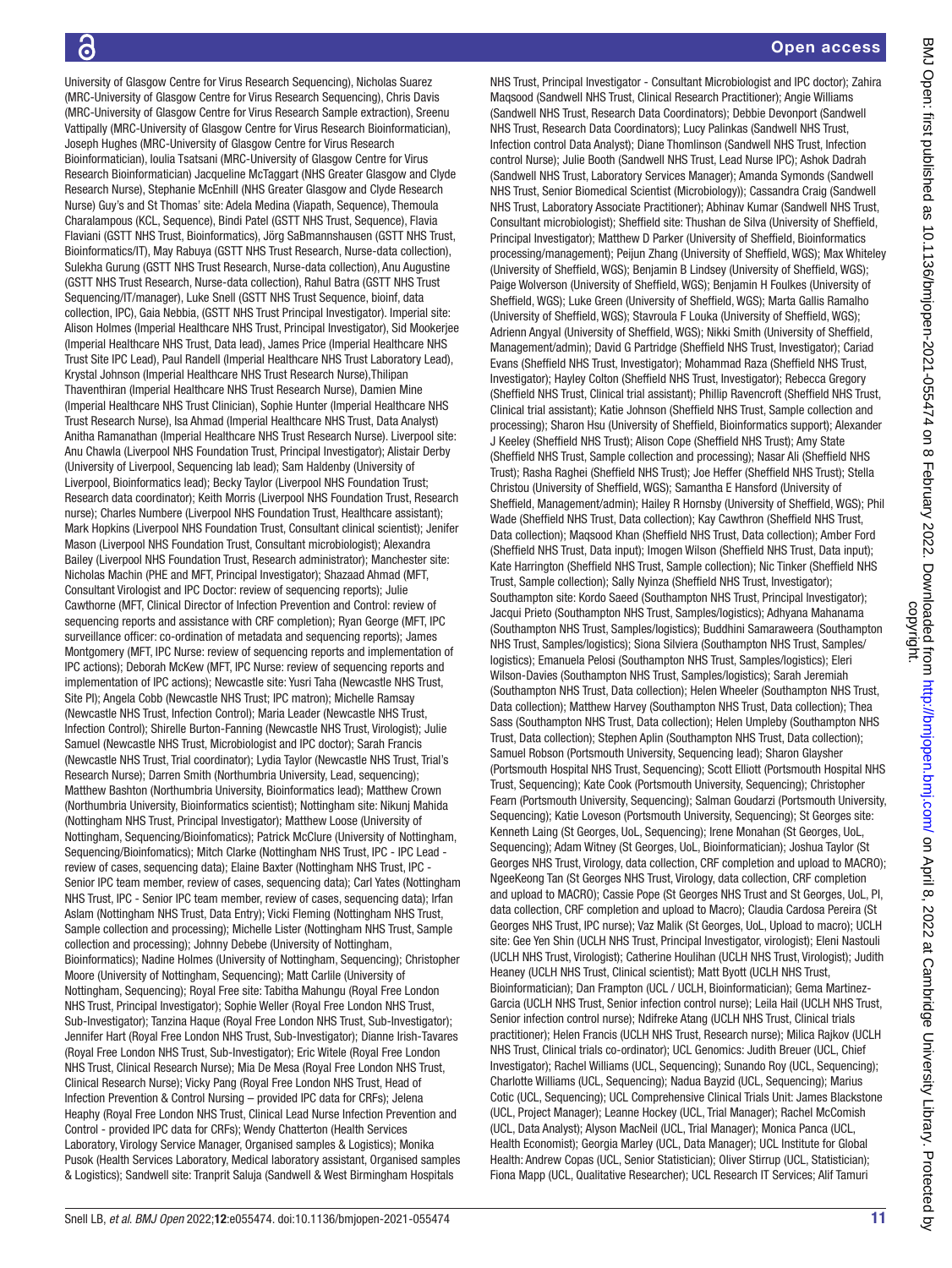(UCL, IT Developer); Stefan Piatek (UCL, IT Developer); University of Strathclyde: Paul Flowers (UoS, Senior Qualitative Researcher).

Contributors LBS and WW were involved in the conceptualisation, methodology, formal analysis of the synthesised data and writing (original drafting, review and editing). TC, AM and GN were involved in the investigation, being responsible for whole-genome sequencing and analysis of results. RB, FH and LdJ were involved in resources, administration and data curation. YW, JE and VC were involved in supervision, funding acquisition and drafting (review and editing). COG-UK HOCI provided funding. All authors agreed on the final manuscript. VC acts as guarantor to the study.

Funding FH, LBS, YW and VC are supported by the National Institute for Health Research (NIHR) Biomedical Research Centre programme of Infection and Immunity (RJ112/N027) based at Guy's and St Thomas' National Health Service NHS) Foundation Trust and King's College London. This work was also supported by The Health Foundation and the Guy's and St Thomas' Charity. COG-UK is supported by funding from the Medical Research Council part of UK Research & Innovation, the NIHR and Genome Research Limited, operating as the Wellcome Sanger Institute. VC is supported by the National Institute for Health Research (NIHR) Applied Research Collaboration South London (NIHR ARC South London) at King's College Hospital NHS Foundation Trust. The views expressed are those of the authors and not necessarily those of the NIHR or the Department of Health and Social Care.

### Competing interests None declared.

### Patient consent for publication Not applicable.

Ethics approval Ethical approval for data informatics was granted by The London Bromley Research Ethics Committee (reference (20/HRA/1871)) to the King's Health Partners Data Analytics and Modelling COVID-19 Group to collect clinically relevant data points from patients' electronic health records. Whole-genome sequencing of residual viral isolates was conducted under the COVID-19 Genomics UK (COG-UK) consortium study protocol, which was approved by the Public Health England Research Ethics and Governance Group (reference: R&D NR0195).

Provenance and peer review Not commissioned; externally peer reviewed.

Data availability statement Data are available in a public, open access repository. Sequencing data are available on Global Initiative on Sharing Avian Influenza Data (GISAID). Patient-level metadata are not otherwise available due to Research Ethics Committee (REC) approval.

Supplemental material This content has been supplied by the author(s). It has not been vetted by BMJ Publishing Group Limited (BMJ) and may not have been peer-reviewed. Any opinions or recommendations discussed are solely those of the author(s) and are not endorsed by BMJ. BMJ disclaims all liability and responsibility arising from any reliance placed on the content. Where the content includes any translated material, BMJ does not warrant the accuracy and reliability of the translations (including but not limited to local regulations, clinical guidelines, terminology, drug names and drug dosages), and is not responsible for any error and/or omissions arising from translation and adaptation or otherwise.

Open access This is an open access article distributed in accordance with the Creative Commons Attribution 4.0 Unported (CC BY 4.0) license, which permits others to copy, redistribute, remix, transform and build upon this work for any purpose, provided the original work is properly cited, a link to the licence is given, and indication of whether changes were made. See: [https://creativecommons.org/](https://creativecommons.org/licenses/by/4.0/) [licenses/by/4.0/.](https://creativecommons.org/licenses/by/4.0/)

#### ORCID iDs

Luke B Snell<http://orcid.org/0000-0002-6263-9497> Wenjuan Wang<http://orcid.org/0000-0002-1879-7332> Themoula Charalampous<http://orcid.org/0000-0002-8914-5868> Gaia Nebbia <http://orcid.org/0000-0002-7524-1947> Yanzhong Wang<http://orcid.org/0000-0002-0768-1676>

### REFERENCES

- <span id="page-11-0"></span>1 Edelstein M, Obi C, Chand M, *et al*. SARS-CoV-2 infection in London, England: changes to community point prevalence around lockdown time, March-May 2020. *[J Epidemiol Community Health](http://dx.doi.org/10.1136/jech-2020-214730)* 2021;75:jech-2020-214730.
- <span id="page-11-1"></span>2 UK Health Security Agency. Official UK coronavirus dashboard. Available: <https://coronavirus.data.gov.uk/details/healthcare> [Accessed 1 Mar 2021].
- <span id="page-11-2"></span>3 Kirby T. New variant of SARS-CoV-2 in UK causes surge of COVID-19. *[Lancet Respir Med](http://dx.doi.org/10.1016/S2213-2600(21)00005-9)* 2021;9:e20–1.
- <span id="page-11-3"></span>Preliminary genomic characterisation of an emergent SARS-CoV-2 lineage in the UK defined by a novel set of spike mutations, 2020. Available: [https://virological.org/t/preliminary-genomic](https://virological.org/t/preliminary-genomic-characterisation-of-an-emergent-sars-cov-2-lineage-in-the-uk-defined-by-a-novel-set-of-spike-mutations/563)[characterisation-of-an-emergent-sars-cov-2-lineage-in-the-uk](https://virological.org/t/preliminary-genomic-characterisation-of-an-emergent-sars-cov-2-lineage-in-the-uk-defined-by-a-novel-set-of-spike-mutations/563)[defined-by-a-novel-set-of-spike-mutations/563](https://virological.org/t/preliminary-genomic-characterisation-of-an-emergent-sars-cov-2-lineage-in-the-uk-defined-by-a-novel-set-of-spike-mutations/563) [Accessed 24 Jan 2021].
- <span id="page-11-4"></span>5 Sparrow A, Carroll R, Pidd H. UK Covid: Boris Johnson says 'great strides' made with vaccinations but many are yet to be reached – as it happened. The Guardian, 2021. Available: [http://www.theguardian.](http://www.theguardian.com/politics/live/2021/feb/10/uk-covid-news-shapps-summer-holidays-abroad-travel-coronavirus-vaccine-live-latest-updates) [com/politics/live/2021/feb/10/uk-covid-news-shapps-summer](http://www.theguardian.com/politics/live/2021/feb/10/uk-covid-news-shapps-summer-holidays-abroad-travel-coronavirus-vaccine-live-latest-updates)[holidays-abroad-travel-coronavirus-vaccine-live-latest-updates](http://www.theguardian.com/politics/live/2021/feb/10/uk-covid-news-shapps-summer-holidays-abroad-travel-coronavirus-vaccine-live-latest-updates) [Accessed 1 Mar 2021].
- <span id="page-11-5"></span>6 Chand M. Investigation of novel SARS-COV-2 variant: variant of concern 202012/01 (PDF). *Public Health England PHE* 2020.
- <span id="page-11-6"></span>7 Volz E, Mishra S, Chand M. Transmission of SARS-CoV-2 lineage B.1.1.7 in England: insights from linking epidemiological and genetic data. *Medrxiv*2021.
- <span id="page-11-7"></span>8 Davies NG, Jarvis CI, *et al*, CMMID COVID-19 Working Group. Increased mortality in community-tested cases of SARS-CoV-2 lineage B.1.1.7. *[Nature](http://dx.doi.org/10.1038/s41586-021-03426-1)* 2021;593:270–4.
- <span id="page-11-8"></span>9 Challen R, Brooks-Pollock E, Read JM, *et al*. Risk of mortality in patients infected with SARS-CoV-2 variant of concern 202012/1: matched cohort study. *[BMJ](http://dx.doi.org/10.1136/bmj.n579)* 2021;372:n579.
- <span id="page-11-9"></span>10 Frampton D, Rampling T, Cross A, *et al*. Genomic characteristics and clinical effect of the emergent SARS-CoV-2 B.1.1.7 lineage in London, UK: a whole-genome sequencing and hospital-based cohort study. *[Lancet Infect Dis](http://dx.doi.org/10.1016/S1473-3099(21)00170-5)* 2021;21:1246–56.
- <span id="page-11-10"></span>11 ECDC. Surveillance definitions for COVID-19. Available: [https://www.](https://www.ecdc.europa.eu/en/covid-19/surveillance/surveillance-definitions) [ecdc.europa.eu/en/covid-19/surveillance/surveillance-definitions](https://www.ecdc.europa.eu/en/covid-19/surveillance/surveillance-definitions)  [Accessed 24 Jan 2021].
- <span id="page-11-11"></span>12 Print RB. COVID-19 therapeutic trial synopsis, 2020. Available: [https://www.who.int/publications/i/item/covid-19-therapeutic-trial](https://www.who.int/publications/i/item/covid-19-therapeutic-trial-synopsis)[synopsis](https://www.who.int/publications/i/item/covid-19-therapeutic-trial-synopsis) [Accessed 8 Aug 2021].
- <span id="page-11-12"></span>13 Quick J. nCoV-2019 sequencing protocol v1 (protocols.io. bbmuik6w), 2020. Available: <https://www.protocols.io/>
- <span id="page-11-13"></span>14 Artic Network. nCoV-2019 novel coronavirus bioinformatics protocol. Available: [https://artic.network/ncov-2019/ncov2019-bioinformatics](https://artic.network/ncov-2019/ncov2019-bioinformatics-sop.html)[sop.html](https://artic.network/ncov-2019/ncov2019-bioinformatics-sop.html) [Accessed 24 Jan 2021].
- <span id="page-11-14"></span>15 O'Toole A, Scher E, Underwood A. Assignment of epidemiological lineages in an emerging pandemic using the pangolin tool. *Virus Evol* 2021;7.
- <span id="page-11-15"></span>16 Rambaut A, Loman N, Pybus O. C.-19 GC UK, preliminary genomic characterisation of an emergent SARS-CoV-2 lineage in the UK defined by a novel set of spike mutations, 2020. Available: [https://](https://virological.org/) [virological.org/](https://virological.org/)
- <span id="page-11-16"></span>17 King's College London. Acknowledging - Rosalind research computing infrastructure. Available: [https://rosalind.kcl.ac.uk/](https://rosalind.kcl.ac.uk/acknowledging/) [acknowledging/](https://rosalind.kcl.ac.uk/acknowledging/) [Accessed 6 Mar 2021].
- <span id="page-11-17"></span>18 Saito S, Asai Y, Matsunaga N, *et al*. First and second COVID-19 waves in Japan: a comparison of disease severity and characteristics. *[J Infect](http://dx.doi.org/10.1016/j.jinf.2020.10.033)* 2021;82:84–123.
- <span id="page-11-18"></span>19 White E. Ethnicity and National Identity in England and Wales - Office for National Statistics, 2012. Available: [https://www.ons.gov.uk/peop](https://www.ons.gov.uk/peoplepopulationandcommunity/culturalidentity/ethnicity/articles/ethnicityandnationalidentityinenglandandwales/2012-12-11) [lepopulationandcommunity/culturalidentity/ethnicity/articles/ethnicit](https://www.ons.gov.uk/peoplepopulationandcommunity/culturalidentity/ethnicity/articles/ethnicityandnationalidentityinenglandandwales/2012-12-11) [yandnationalidentityinenglandandwales/2012-12-11](https://www.ons.gov.uk/peoplepopulationandcommunity/culturalidentity/ethnicity/articles/ethnicityandnationalidentityinenglandandwales/2012-12-11) [Accessed 18 Jun 2021].
- <span id="page-11-23"></span>20 Nyberg T, Twohig KA, Harris RJ, *et al*. Risk of hospital admission for patients with SARS-CoV-2 variant B.1.1.7: cohort analysis. *[BMJ](http://dx.doi.org/10.1136/bmj.n1412)* 2021;373:n1412.
- <span id="page-11-19"></span>21 Steel K, Donnarumma H. Coronavirus (COVID-19) infection survey, UK. office for national statistics, 2021. Available: [https://www.ons.](https://www.ons.gov.uk/peoplepopulationandcommunity/healthandsocialcare/conditionsanddiseases/bulletins/coronaviruscovid19infectionsurveypilot/8january2021) [gov.uk/peoplepopulationandcommunity/healthandsocialcare/cond](https://www.ons.gov.uk/peoplepopulationandcommunity/healthandsocialcare/conditionsanddiseases/bulletins/coronaviruscovid19infectionsurveypilot/8january2021) [itionsanddiseases/bulletins/coronaviruscovid19infectionsurveypilot/](https://www.ons.gov.uk/peoplepopulationandcommunity/healthandsocialcare/conditionsanddiseases/bulletins/coronaviruscovid19infectionsurveypilot/8january2021) [8january2021](https://www.ons.gov.uk/peoplepopulationandcommunity/healthandsocialcare/conditionsanddiseases/bulletins/coronaviruscovid19infectionsurveypilot/8january2021) [Accessed 1 Feb 2021].
- <span id="page-11-20"></span>22 NHS England Hospitals admit one third of COVID patients in a single month. Available: [https://www.england.nhs.uk/2021/02/hospitals](https://www.england.nhs.uk/2021/02/hospitals-admit-one-third-of-covid-patients-in-a-single-month/)[admit-one-third-of-covid-patients-in-a-single-month/](https://www.england.nhs.uk/2021/02/hospitals-admit-one-third-of-covid-patients-in-a-single-month/) [Accessed 1 Mar 2021].
- <span id="page-11-21"></span>23 Wu Z, McGoogan JM. Characteristics of and important lessons from the coronavirus disease 2019 (COVID-19) outbreak in China: summary of a report of 72 314 cases from the Chinese Center for Disease Control and Prevention. *[JAMA](http://dx.doi.org/10.1001/jama.2020.2648)* 2020;323:1239–42
- <span id="page-11-22"></span>24 Horby P, Lim WS, *et al*, RECOVERY Collaborative Group. Dexamethasone in hospitalized patients with Covid-19 - preliminary report. *N Engl J Med*.
- <span id="page-11-24"></span>25 Stirrup O, Boshier F, Venturini C, *et al*. SARS-CoV-2 lineage B.1.1.7 is associated with greater disease severity among hospitalised women but not men: multicentre cohort study. *[BMJ Open Respir Res](http://dx.doi.org/10.1136/bmjresp-2021-001029)* 2021;8:e001029.

ζ

Я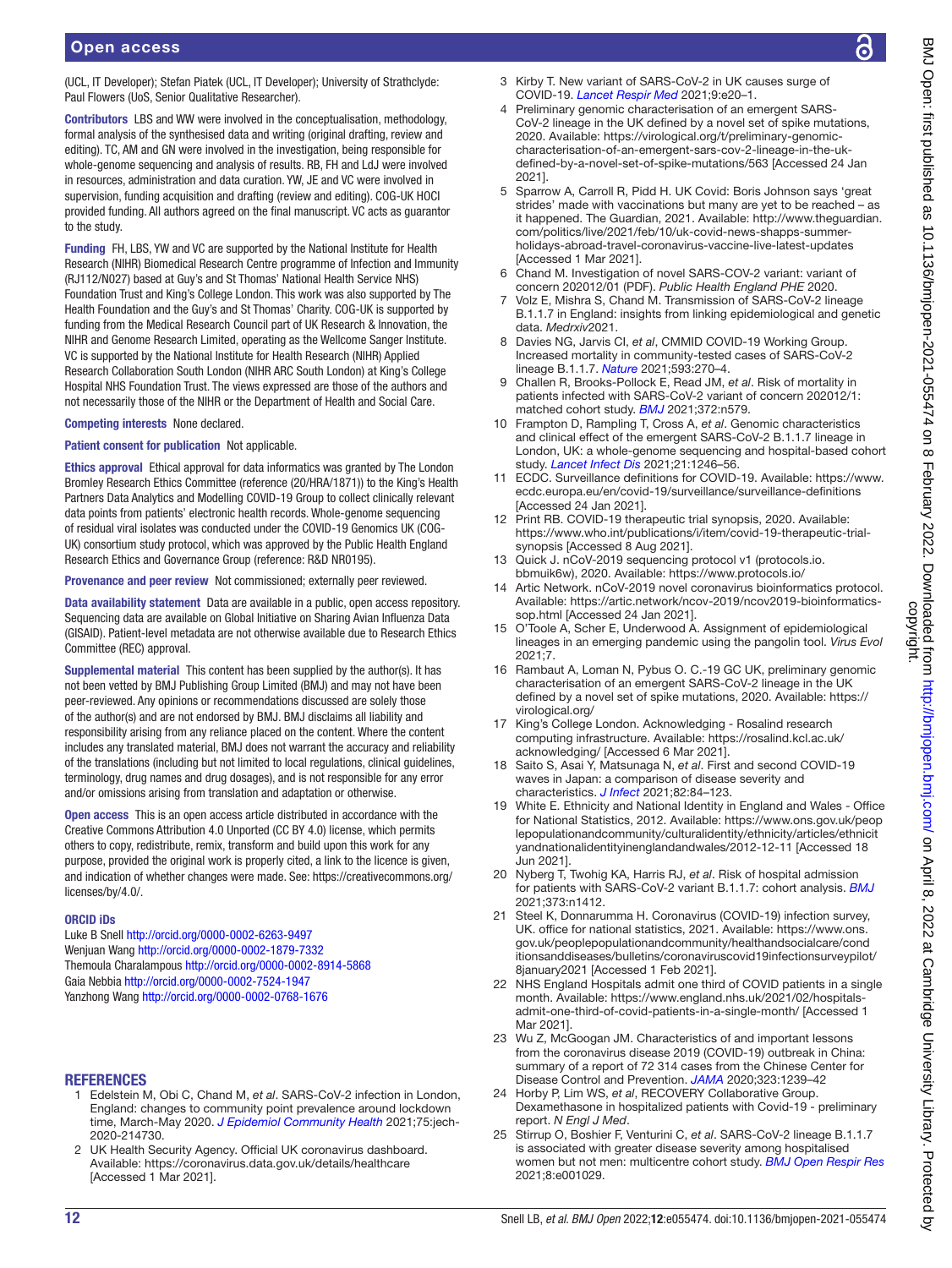ခြ

# Open access

- <span id="page-12-0"></span>26 John S. Deaths involving COVID-19 in the care sector, England and Wales - Office for National Statistics, 2020. Available: [https://www.](https://www.ons.gov.uk/peoplepopulationandcommunity/birthsdeathsandmarriages/deaths/articles/deathsinvolvingcovid19inthecaresectorenglandandwales/deathsoccurringupto12june2020andregisteredupto20june2020provisional) [ons.gov.uk/peoplepopulationandcommunity/birthsdeathsandm](https://www.ons.gov.uk/peoplepopulationandcommunity/birthsdeathsandmarriages/deaths/articles/deathsinvolvingcovid19inthecaresectorenglandandwales/deathsoccurringupto12june2020andregisteredupto20june2020provisional) [arriages/deaths/articles/deathsinvolvingcovid19inthecaresectoreng](https://www.ons.gov.uk/peoplepopulationandcommunity/birthsdeathsandmarriages/deaths/articles/deathsinvolvingcovid19inthecaresectorenglandandwales/deathsoccurringupto12june2020andregisteredupto20june2020provisional) [landandwales/deathsoccurringupto12june2020andregisteredupto20](https://www.ons.gov.uk/peoplepopulationandcommunity/birthsdeathsandmarriages/deaths/articles/deathsinvolvingcovid19inthecaresectorenglandandwales/deathsoccurringupto12june2020andregisteredupto20june2020provisional) [june2020provisional](https://www.ons.gov.uk/peoplepopulationandcommunity/birthsdeathsandmarriages/deaths/articles/deathsinvolvingcovid19inthecaresectorenglandandwales/deathsoccurringupto12june2020andregisteredupto20june2020provisional) [Accessed 25 Feb 2021].
- <span id="page-12-1"></span>27 Ioannidis JPA, Axfors C, Contopoulos-Ioannidis DG. Second versus first wave of COVID-19 deaths: shifts in age distribution and in nursing home fatalities. *medRxiv*2020;20240366.
- <span id="page-12-2"></span>28 Carter B, Collins JT, Barlow-Pay F, *et al*. Nosocomial COVID-19 infection: examining the risk of mortality. The COPE-Nosocomial study (COVID in older people). *[J Hosp Infect](http://dx.doi.org/10.1016/j.jhin.2020.07.013)* 2020;106:376–84.
- 29 Snell LB, Fisher CL, Taj U, *et al*. Combined epidemiological and genomic analysis of nosocomial SARS-CoV-2 infection early in the pandemic and the role of unidentified cases in transmission. *[Clin](http://dx.doi.org/10.1016/j.cmi.2021.07.040)  [Microbiol Infect](http://dx.doi.org/10.1016/j.cmi.2021.07.040)* 2021;S1198-743X
- <span id="page-12-3"></span>30 Rhee C, Baker M, Vaidya V, *et al*. Incidence of nosocomial COVID-19 in patients hospitalized at a large US academic medical center. *[JAMA Netw Open](http://dx.doi.org/10.1001/jamanetworkopen.2020.20498)* 2020;3:e2020498.
- <span id="page-12-4"></span>31 Public Health England. COVID-19: infection prevention and control (IPC). Available: [https://www.gov.uk/government/publications/](https://www.gov.uk/government/publications/wuhan-novel-coronavirus-infection-prevention-and-control) [wuhan-novel-coronavirus-infection-prevention-and-control](https://www.gov.uk/government/publications/wuhan-novel-coronavirus-infection-prevention-and-control) [Accessed 15 Mar 2021].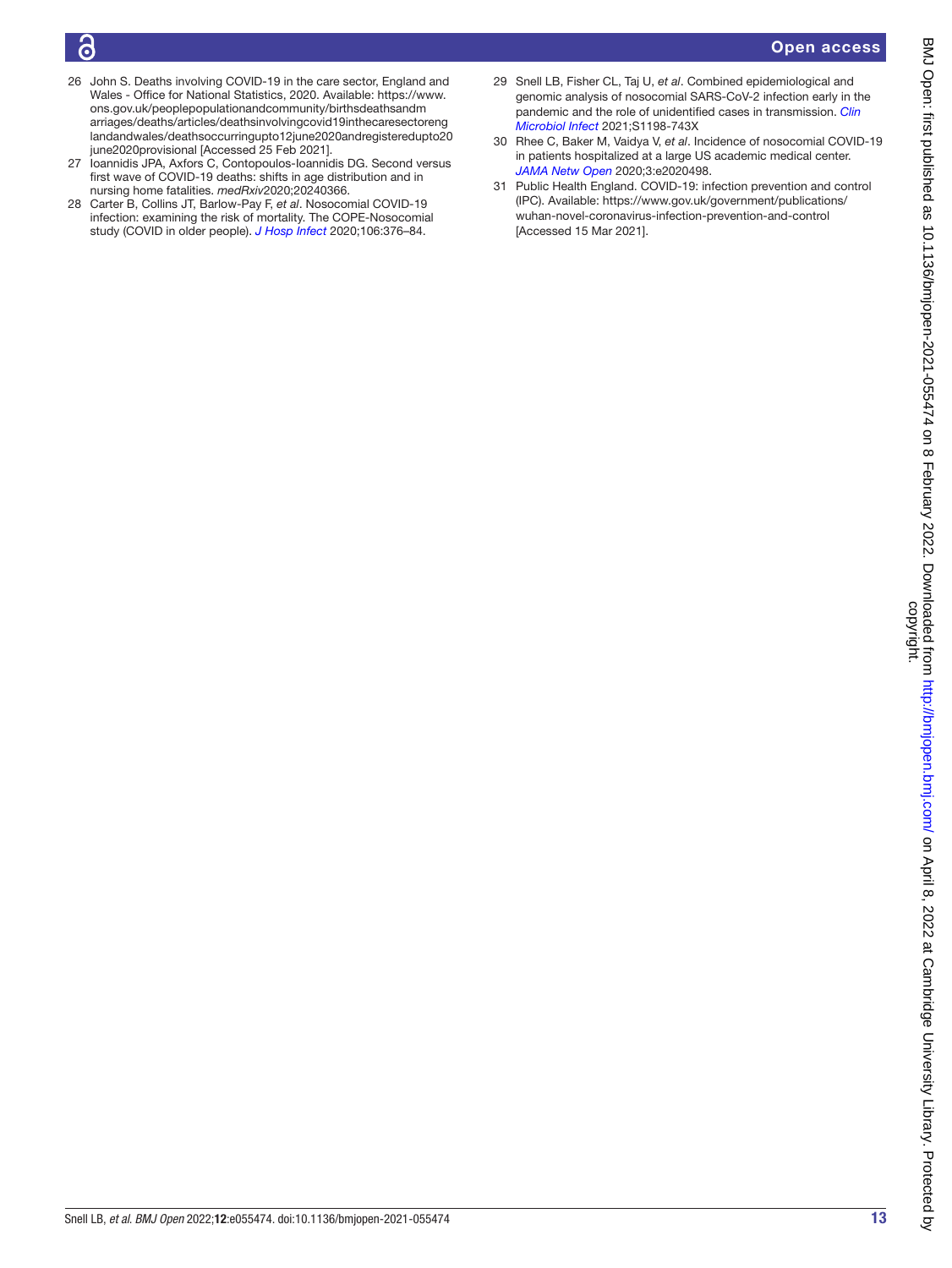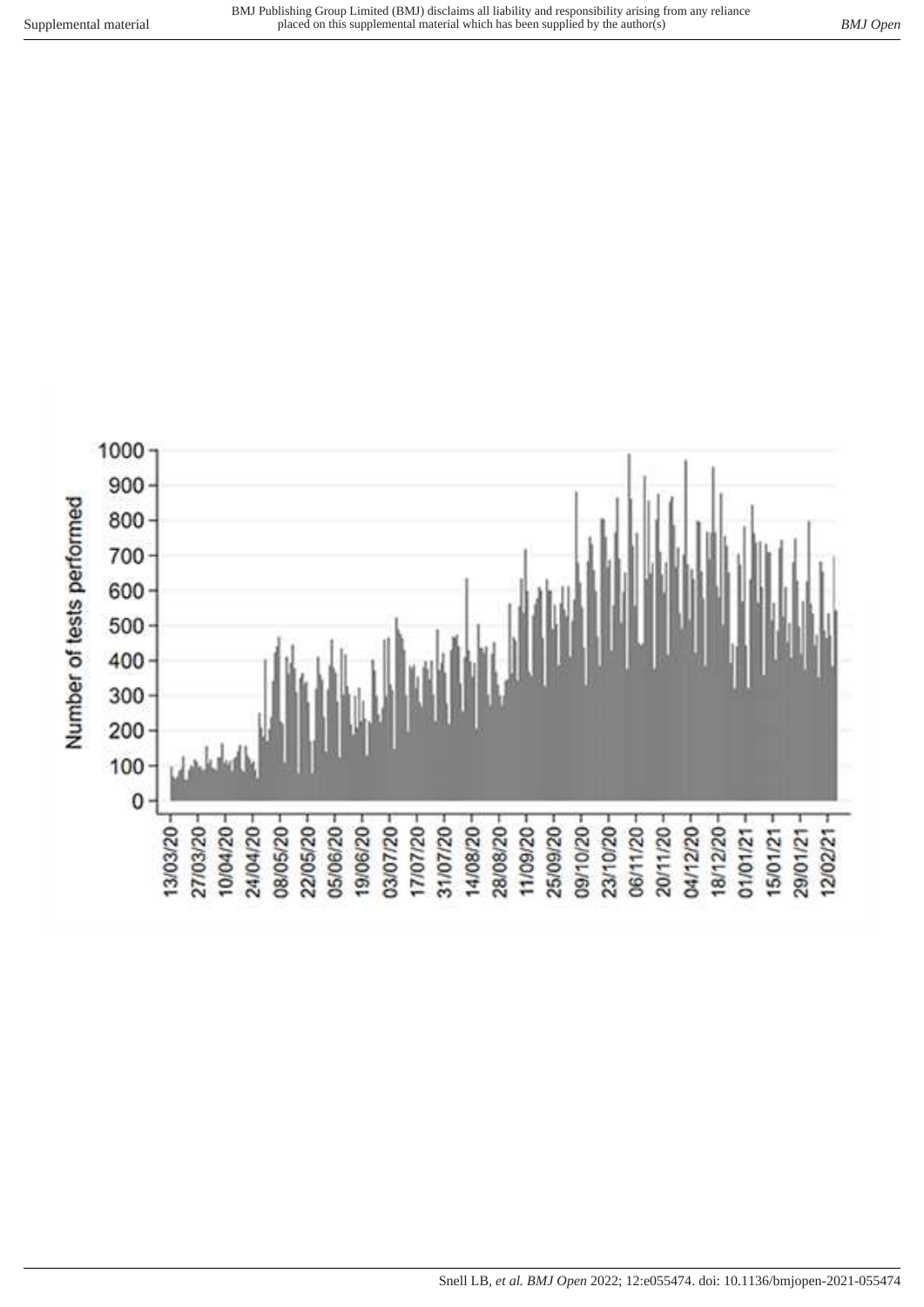# **Supplementary Material**

Risk factors for severe disease from COVID-19 - lIterature review

| <b>Risk factor</b>                                                                                                                                                                                                                                                                           | <b>References</b>                                                                                                                                                                                                                | Comment on inclusion in multivariable model                                                                                                                                                                                                                                                                                                                                                                                                  |
|----------------------------------------------------------------------------------------------------------------------------------------------------------------------------------------------------------------------------------------------------------------------------------------------|----------------------------------------------------------------------------------------------------------------------------------------------------------------------------------------------------------------------------------|----------------------------------------------------------------------------------------------------------------------------------------------------------------------------------------------------------------------------------------------------------------------------------------------------------------------------------------------------------------------------------------------------------------------------------------------|
| Age                                                                                                                                                                                                                                                                                          | $[1 - 5]$                                                                                                                                                                                                                        | Included as a continuous variable.                                                                                                                                                                                                                                                                                                                                                                                                           |
| Sex                                                                                                                                                                                                                                                                                          | [2,5]                                                                                                                                                                                                                            | Included as binary variable.                                                                                                                                                                                                                                                                                                                                                                                                                 |
| Co-morbiidities<br>1. Cancer<br>2.<br>Chronic kidney disease<br>3. Chronic lung disease<br>Dementia<br>4.<br><b>Dlabetes</b><br>5.<br>6. Cardiac disease<br>7. HIV<br>8. Immunocompromise<br>9. Liver disease<br>10. Obesity<br>11. Pregnancy<br>12. Transplant<br>13. Stroke<br>14. Frailty | $1. [2,3,5-7]$<br>2. [2, 4, 6]<br>[2,3,5,6]<br>3.<br>4.<br>[5,6]<br>5.<br>[2,3,6]<br>6.<br>$[2, 4 - 6]$<br>7.<br>[6, 8]<br>8.<br>[2,6]<br>9. [2,5,6]<br>$10. [4,6,9-11]$<br>11. [6, 12]<br>12. [2,6]<br>13. [2,6]<br>14. [13-15] | 1. Included<br>Included<br>2 <sup>2</sup><br>3. Included<br>4. Poorly coded in our dataset so not included.<br>5.<br>Included<br>6.<br>Included<br>7 <sub>1</sub><br>Included<br>8. Poorly coded in our dataset so not included.<br>9. Poorly coded in our dataset so not included<br>10. Included<br>11. Small number of pregnant individuals in our<br>dataset so not included<br>12. Included<br>13. Included with cardiovascular disease |
| Ethnicity                                                                                                                                                                                                                                                                                    | [2,5,16,17]                                                                                                                                                                                                                      | Evidence suggests individuals of non-White ethnicities<br>are at increased risk in multiple territories. Included as<br>categorical variable.                                                                                                                                                                                                                                                                                                |
| Socioeconomic background                                                                                                                                                                                                                                                                     | [18, 19]                                                                                                                                                                                                                         | These data suggest risk posed by certain ethnicity may<br>be related to socioeconomic background. For simplicity<br>we included only ethnicity variable.                                                                                                                                                                                                                                                                                     |
| Variant status                                                                                                                                                                                                                                                                               | $[20 - 22]$                                                                                                                                                                                                                      | Alpha variant associated with increased mortality in<br>population level studies, but not in single hospitalised<br>study (full discussion in main text)                                                                                                                                                                                                                                                                                     |

# **REFERENCES**

- 1 [Richardson S, Hirsch JS, Narasimhan M,](http://paperpile.com/b/WKOrCl/4Dzf) [et al.](http://paperpile.com/b/WKOrCl/4Dzf) [Presenting Characteristics, Comorbidities, and Outcomes](http://paperpile.com/b/WKOrCl/4Dzf)  [Among 5700 Patients Hospitalized With COVID-19 in the New York City Area.](http://paperpile.com/b/WKOrCl/4Dzf) [JAMA](http://paperpile.com/b/WKOrCl/4Dzf) [2020;](http://paperpile.com/b/WKOrCl/4Dzf)**[323](http://paperpile.com/b/WKOrCl/4Dzf)**[:2052](http://paperpile.com/b/WKOrCl/4Dzf)–9.
- 2 [Williamson EJ, Walker AJ, Bhaskaran K,](http://paperpile.com/b/WKOrCl/iJdm) [et al.](http://paperpile.com/b/WKOrCl/iJdm) Factors associated with COVID-19-related death using [OpenSAFELY.](http://paperpile.com/b/WKOrCl/iJdm) [Nature](http://paperpile.com/b/WKOrCl/iJdm) [2020;](http://paperpile.com/b/WKOrCl/iJdm)**[584](http://paperpile.com/b/WKOrCl/iJdm)**[:430](http://paperpile.com/b/WKOrCl/iJdm)–6.
- 3 [Wu Z, McGoogan JM. Characteristics of and Important Lessons From the Coronavirus Disease 2019](http://paperpile.com/b/WKOrCl/k0WU)  [\(COVID-19\) Outbreak in China: Summary of a Report of 72 314 Cases From the Chinese Center for](http://paperpile.com/b/WKOrCl/k0WU)  [Disease Control and Prevention.](http://paperpile.com/b/WKOrCl/k0WU) [JAMA](http://paperpile.com/b/WKOrCl/k0WU) [2020;](http://paperpile.com/b/WKOrCl/k0WU)**[323](http://paperpile.com/b/WKOrCl/k0WU)**[:1239](http://paperpile.com/b/WKOrCl/k0WU)–42.
- 4 [Petrilli CM, Jones SA, Yang J,](http://paperpile.com/b/WKOrCl/ktuu) [et al.](http://paperpile.com/b/WKOrCl/ktuu) Factors associated with hospital admission and critical illness among [5279 people with coronavirus disease 2019 in New York City: prospective cohort study.](http://paperpile.com/b/WKOrCl/ktuu) [BMJ](http://paperpile.com/b/WKOrCl/ktuu) [2020;](http://paperpile.com/b/WKOrCl/ktuu)**[369](http://paperpile.com/b/WKOrCl/ktuu)**[:m1966.](http://paperpile.com/b/WKOrCl/ktuu)
- 5 [Harrison SL, Fazio-Eynullayeva E, Lane DA,](http://paperpile.com/b/WKOrCl/Friw) [et al.](http://paperpile.com/b/WKOrCl/Friw) Comorbidities associated with mortality in 31,461 [adults with COVID-19 in the United States: A federated electronic medical record analysis.](http://paperpile.com/b/WKOrCl/Friw) [PLoS Med](http://paperpile.com/b/WKOrCl/Friw) [2020;](http://paperpile.com/b/WKOrCl/Friw)**[17](http://paperpile.com/b/WKOrCl/Friw)**[:e1003321.](http://paperpile.com/b/WKOrCl/Friw)
- 6 [Know WYNT. People with Certain Medical Conditions.](http://paperpile.com/b/WKOrCl/7SHh) [https://www.cdc.gov/coronavirus/2019-ncov/need-](https://www.cdc.gov/coronavirus/2019-ncov/need-extra-precautions/people-with-medical-conditions.html)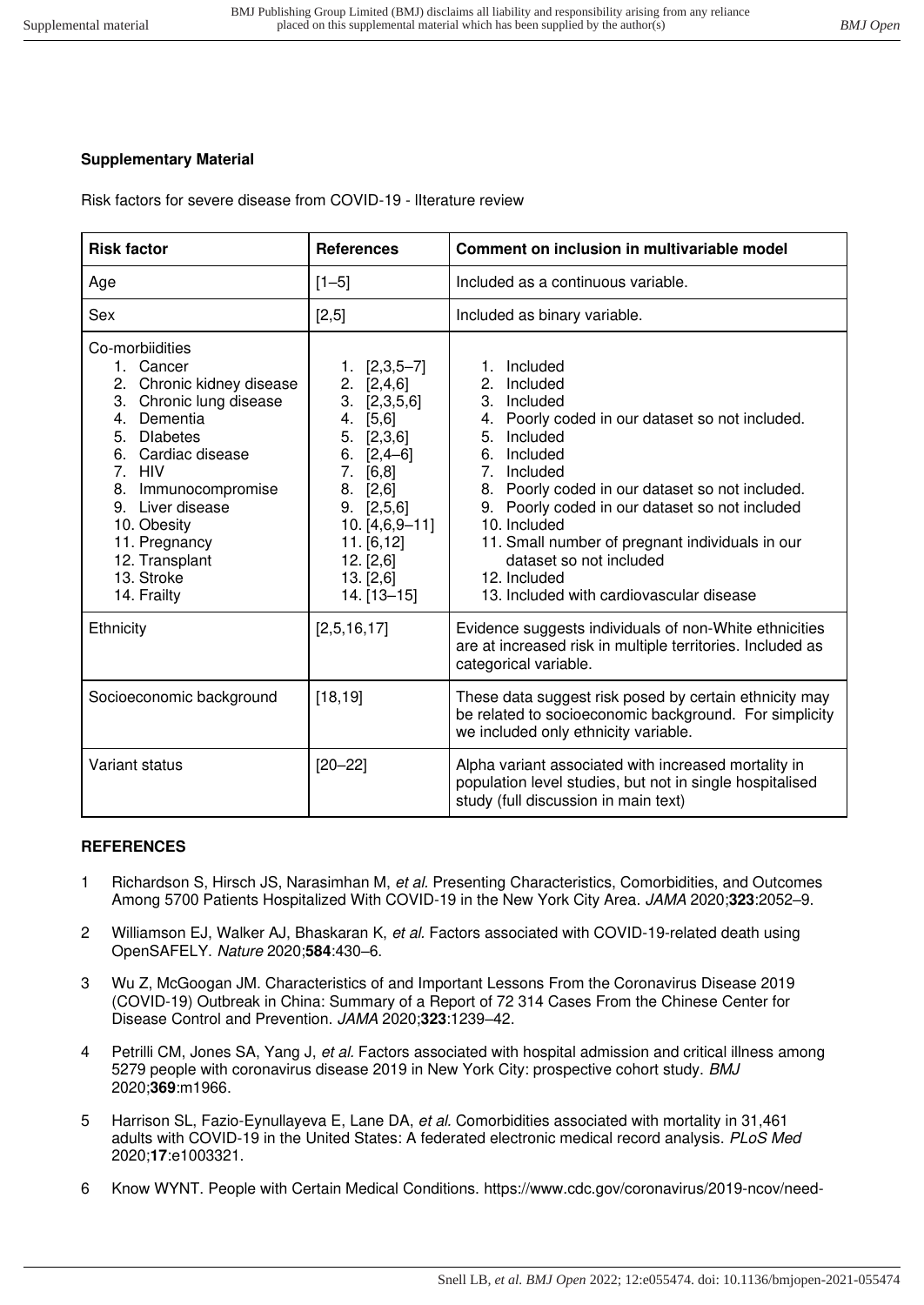[extra-precautions/people-with-medical-conditions.html](https://www.cdc.gov/coronavirus/2019-ncov/need-extra-precautions/people-with-medical-conditions.html) 

- 7 [Dai M, Liu D, Liu M,](http://paperpile.com/b/WKOrCl/3dqq) [et al.](http://paperpile.com/b/WKOrCl/3dqq) Patients with Cancer Appear More Vulnerable to SARS-CoV-2: A Multicenter [Study during the COVID-19 Outbreak.](http://paperpile.com/b/WKOrCl/3dqq) [Cancer Discov](http://paperpile.com/b/WKOrCl/3dqq) [2020;](http://paperpile.com/b/WKOrCl/3dqq)**[10](http://paperpile.com/b/WKOrCl/3dqq)**[:783](http://paperpile.com/b/WKOrCl/3dqq)–91.
- 8 [Geretti AM, Stockdale AJ, Kelly SH,](http://paperpile.com/b/WKOrCl/OmoT) [et al.](http://paperpile.com/b/WKOrCl/OmoT) Outcomes of COVID-19 related hospitalization among people [with HIV in the ISARIC WHO Clinical Characterization Protocol \(UK\): a prospective observational study.](http://paperpile.com/b/WKOrCl/OmoT)  [Clin Infect Dis](http://paperpile.com/b/WKOrCl/OmoT) [Published Online First: 23 October 2020. doi:](http://paperpile.com/b/WKOrCl/OmoT)[10.1093/cid/ciaa1605](http://dx.doi.org/10.1093/cid/ciaa1605)
- 9 [Lighter J, Phillips M, Hochman S,](http://paperpile.com/b/WKOrCl/aiyX) [et al.](http://paperpile.com/b/WKOrCl/aiyX) Obesity in Patients Younger Than 60 Years Is a Risk Factor for [COVID-19 Hospital Admission.](http://paperpile.com/b/WKOrCl/aiyX) [Clin Infect Dis](http://paperpile.com/b/WKOrCl/aiyX) [2020;](http://paperpile.com/b/WKOrCl/aiyX)**[71](http://paperpile.com/b/WKOrCl/aiyX)**[:896](http://paperpile.com/b/WKOrCl/aiyX)–7.
- 10 [Tartof SY, Qian L, Hong V,](http://paperpile.com/b/WKOrCl/AfTS) [et al.](http://paperpile.com/b/WKOrCl/AfTS) [Obesity and Mortality Among Patients Diagnosed With COVID-19:](http://paperpile.com/b/WKOrCl/AfTS)  [Results From an Integrated Health Care Organization.](http://paperpile.com/b/WKOrCl/AfTS) [Ann Intern Med](http://paperpile.com/b/WKOrCl/AfTS) [2020;](http://paperpile.com/b/WKOrCl/AfTS)**[173](http://paperpile.com/b/WKOrCl/AfTS)**[:773](http://paperpile.com/b/WKOrCl/AfTS)–81.
- 11 [Kompaniyets L, Goodman AB, Belay B,](http://paperpile.com/b/WKOrCl/rdRD) [et al.](http://paperpile.com/b/WKOrCl/rdRD) [Body Mass Index and Risk for COVID-19-Related](http://paperpile.com/b/WKOrCl/rdRD)  [Hospitalization, Intensive Care Unit Admission, Invasive Mechanical Ventilation, and Death - United](http://paperpile.com/b/WKOrCl/rdRD)  [States, March-December 2020.](http://paperpile.com/b/WKOrCl/rdRD) [MMWR Morb Mortal Wkly Rep](http://paperpile.com/b/WKOrCl/rdRD) [2021;](http://paperpile.com/b/WKOrCl/rdRD)**[70](http://paperpile.com/b/WKOrCl/rdRD)**[:355](http://paperpile.com/b/WKOrCl/rdRD)–61.
- 12 [Allotey J, Stallings E, Bonet M,](http://paperpile.com/b/WKOrCl/8t0n) [et al.](http://paperpile.com/b/WKOrCl/8t0n) Clinical manifestations, risk factors, and maternal and perinatal [outcomes of coronavirus disease 2019 in pregnancy: living systematic review and meta-analysis.](http://paperpile.com/b/WKOrCl/8t0n) [BMJ](http://paperpile.com/b/WKOrCl/8t0n) [2020;](http://paperpile.com/b/WKOrCl/8t0n)**[370](http://paperpile.com/b/WKOrCl/8t0n)**[:m3320.](http://paperpile.com/b/WKOrCl/8t0n)
- 13 [Dumitrascu F, Branje KE, Hladkowicz ES,](http://paperpile.com/b/WKOrCl/0azk) [et al.](http://paperpile.com/b/WKOrCl/0azk) Association of frailty with outcomes in individuals with [COVID-19: A living review and meta-analysis.](http://paperpile.com/b/WKOrCl/0azk) [J Am Geriatr Soc](http://paperpile.com/b/WKOrCl/0azk) [2021;](http://paperpile.com/b/WKOrCl/0azk)**[69](http://paperpile.com/b/WKOrCl/0azk)**[:2419](http://paperpile.com/b/WKOrCl/0azk)–29.
- 14 [Kastora S, Kounidas G, Perrott S,](http://paperpile.com/b/WKOrCl/yFnI) [et al.](http://paperpile.com/b/WKOrCl/yFnI) Clinical frailty scale as a point of care prognostic indicator of [mortality in COVID-19: a systematic review and meta-analysis.](http://paperpile.com/b/WKOrCl/yFnI) [EClinicalMedicine](http://paperpile.com/b/WKOrCl/yFnI) [2021;](http://paperpile.com/b/WKOrCl/yFnI)**[36](http://paperpile.com/b/WKOrCl/yFnI)**[:100896.](http://paperpile.com/b/WKOrCl/yFnI)
- 15 [Yang Y, Luo K, Jiang Y,](http://paperpile.com/b/WKOrCl/NQ6w) [et al.](http://paperpile.com/b/WKOrCl/NQ6w) The Impact of Frailty on COVID-19 Outcomes: A Systematic Review and [Meta-analysis of 16 Cohort Studies.](http://paperpile.com/b/WKOrCl/NQ6w) [J Nutr Health Aging](http://paperpile.com/b/WKOrCl/NQ6w) [2021;](http://paperpile.com/b/WKOrCl/NQ6w)**[25](http://paperpile.com/b/WKOrCl/NQ6w)**[:702](http://paperpile.com/b/WKOrCl/NQ6w)–9.
- 16 [Price-Haywood EG, Burton J, Fort D,](http://paperpile.com/b/WKOrCl/mz42) [et al.](http://paperpile.com/b/WKOrCl/mz42) Hospitalization and Mortality among Black Patients and White [Patients with Covid-19.](http://paperpile.com/b/WKOrCl/mz42) [N Engl J Med](http://paperpile.com/b/WKOrCl/mz42) [2020;](http://paperpile.com/b/WKOrCl/mz42)**[382](http://paperpile.com/b/WKOrCl/mz42)**[:2534](http://paperpile.com/b/WKOrCl/mz42)–43.
- 17 [Gold JAW, Rossen LM, Ahmad FB,](http://paperpile.com/b/WKOrCl/byqJ) [et al.](http://paperpile.com/b/WKOrCl/byqJ) Race, Ethnicity, and Age Trends in Persons Who Died from [COVID-19 - United States, May-August 2020.](http://paperpile.com/b/WKOrCl/byqJ) [MMWR Morb Mortal Wkly Rep](http://paperpile.com/b/WKOrCl/byqJ) [2020;](http://paperpile.com/b/WKOrCl/byqJ)**[69](http://paperpile.com/b/WKOrCl/byqJ)**[:1517](http://paperpile.com/b/WKOrCl/byqJ)–21.
- 18 [Kabarriti R, Brodin NP, Maron MI,](http://paperpile.com/b/WKOrCl/ZhZX) [et al.](http://paperpile.com/b/WKOrCl/ZhZX) Association of Race and Ethnicity With Comorbidities and Survival [Among Patients With COVID-19 at an Urban Medical Center in New York.](http://paperpile.com/b/WKOrCl/ZhZX) [JAMA Netw Open](http://paperpile.com/b/WKOrCl/ZhZX) [2020;](http://paperpile.com/b/WKOrCl/ZhZX)**[3](http://paperpile.com/b/WKOrCl/ZhZX)**[:e2019795.](http://paperpile.com/b/WKOrCl/ZhZX)
- 19 [Muñoz-Price LS, Nattinger AB, Rivera F,](http://paperpile.com/b/WKOrCl/qiVk) [et al.](http://paperpile.com/b/WKOrCl/qiVk) Racial Disparities in Incidence and Outcomes Among [Patients With COVID-19.](http://paperpile.com/b/WKOrCl/qiVk) [JAMA Netw Open](http://paperpile.com/b/WKOrCl/qiVk) [2020;](http://paperpile.com/b/WKOrCl/qiVk)**[3](http://paperpile.com/b/WKOrCl/qiVk)**[:e2021892.](http://paperpile.com/b/WKOrCl/qiVk)
- 20 [Davies NG, Jarvis CI, CMMID COVID-19 Working Group,](http://paperpile.com/b/WKOrCl/tEk7) [et al.](http://paperpile.com/b/WKOrCl/tEk7) Increased mortality in community-tested [cases of SARS-CoV-2 lineage B.1.1.7.](http://paperpile.com/b/WKOrCl/tEk7) [Nature](http://paperpile.com/b/WKOrCl/tEk7) [2021;](http://paperpile.com/b/WKOrCl/tEk7)**[593](http://paperpile.com/b/WKOrCl/tEk7)**[:270](http://paperpile.com/b/WKOrCl/tEk7)–4.
- 21 [Frampton D, Rampling T, Cross A,](http://paperpile.com/b/WKOrCl/Ngpx) [et al.](http://paperpile.com/b/WKOrCl/Ngpx) Genomic characteristics and clinical effect of the emergent [SARS-CoV-2 B.1.1.7 lineage in London, UK: a whole-genome sequencing and hospital-based cohort](http://paperpile.com/b/WKOrCl/Ngpx)  [study.](http://paperpile.com/b/WKOrCl/Ngpx) [Lancet Infect Dis](http://paperpile.com/b/WKOrCl/Ngpx) [Published Online First: 12 April 2021. doi:](http://paperpile.com/b/WKOrCl/Ngpx)[10.1016/S1473-3099\(21\)00170-5](http://dx.doi.org/10.1016/S1473-3099(21)00170-5)
- 22 [Challen R, Brooks-Pollock E, Read JM,](http://paperpile.com/b/WKOrCl/nAhT) [et al.](http://paperpile.com/b/WKOrCl/nAhT) Risk of mortality in patients infected with SARS-CoV-2 [variant of concern 202012/1: matched cohort study.](http://paperpile.com/b/WKOrCl/nAhT) [BMJ](http://paperpile.com/b/WKOrCl/nAhT) [2021;](http://paperpile.com/b/WKOrCl/nAhT)**[372](http://paperpile.com/b/WKOrCl/nAhT)**[:n579.](http://paperpile.com/b/WKOrCl/nAhT)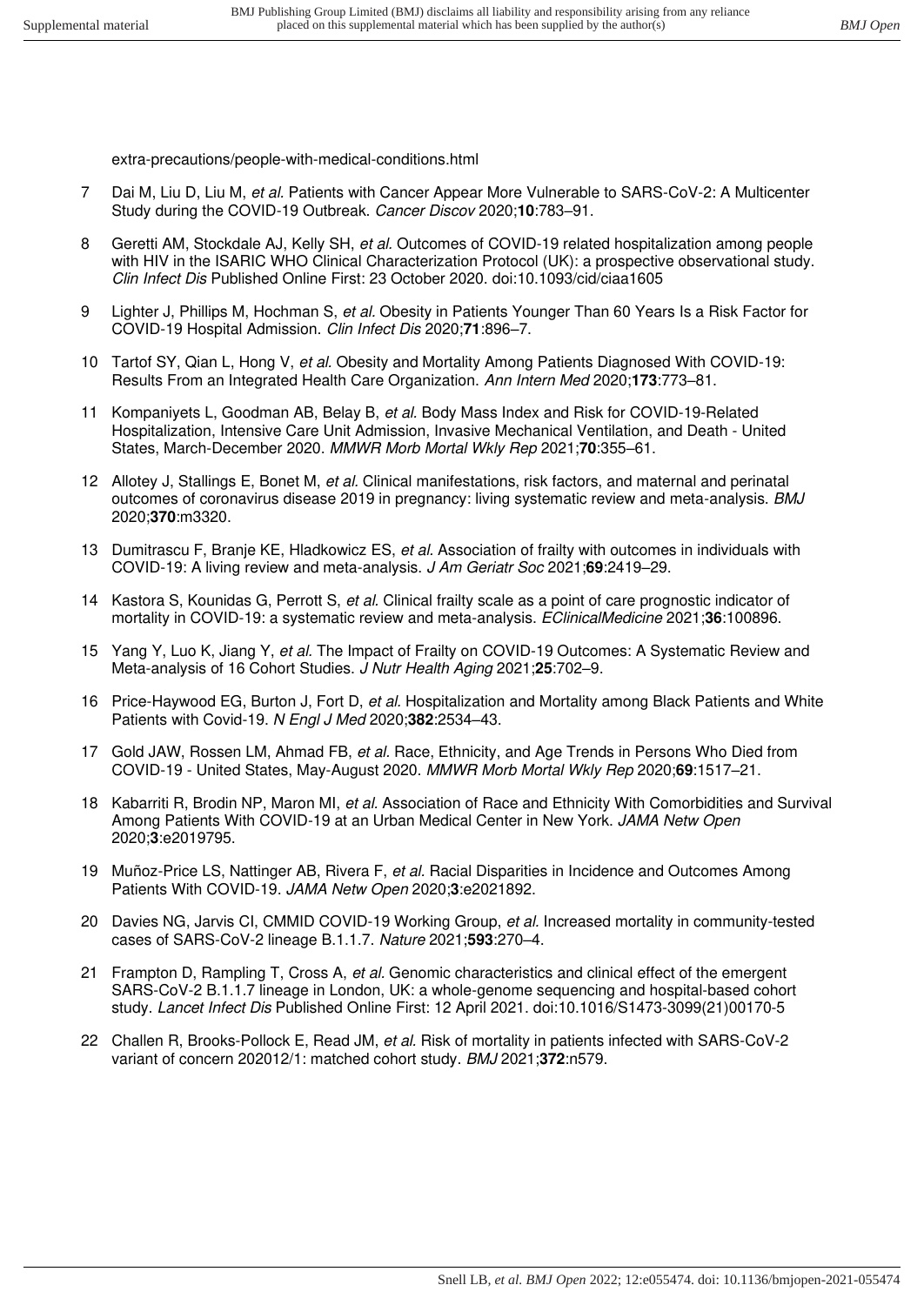# **Appendix - List of COG-UK HOCI Investigators**

# **Barts site**

| Name of individual          | <b>Employing Institution</b> | Role on HOCI study        |
|-----------------------------|------------------------------|---------------------------|
| <b>Teresa Cutino-Moguel</b> | <b>Barts Heath NHS Trust</b> | <b>PI Barts Health</b>    |
| Tabassum Khan               | <b>Barts Heath NHS Trust</b> | Research assistant        |
| Beatrix Kele                | <b>Barts Heath NHS Trust</b> | Sequencing scientist      |
| Raghavendran                | <b>Barts Heath NHS Trust</b> | Sequencing scientist      |
| Kulasegaran-Shylini         |                              |                           |
| Claire E. Broad             | <b>Barts Heath NHS Trust</b> | Sequencing scientist      |
| Dola Owoyemi                | <b>Barts Heath NHS Trust</b> | Sequencing scientist      |
| David Harrington            | <b>Barts Heath NHS Trust</b> | Infection Control Doctor  |
| Clare Coffey                | <b>Barts Heath NHS Trust</b> | Infection Control nurse   |
| <b>Martina Cummins</b>      | <b>Barts Heath NHS Trust</b> | Infection Control nurse   |
| Anna Riddell                | <b>Barts Heath NHS Trust</b> | Virology Consultant       |
| Tyrra D'Souza               | <b>Barts Heath NHS Trust</b> | <b>Research Assistant</b> |

### **Glasgow site**

| <b>Name of individual</b> | <b>Employing Institution</b>            | Role on HOCI study              |
|---------------------------|-----------------------------------------|---------------------------------|
| <b>Guy Mollett</b>        | MRC-University of Glasgow Centre        | <b>Clinical Research Fellow</b> |
|                           | for Virus Research                      |                                 |
| <b>Emma Thomson</b>       | <b>MRC-University of Glasgow Centre</b> | <b>Principal Investigator</b>   |
|                           | for Virus Research and NHS              |                                 |
|                           | <b>Greater Glasgow and Clyde</b>        |                                 |
| <b>Christine Peters</b>   | NHS Greater Glasgow and Clyde           | Microbiology Consultant         |
| Aleks Marek               | NHS Greater Glasgow and Clyde           | <b>Infection Control</b>        |
|                           |                                         | Lead/Microbiology Consultant    |
| <b>Rory Gunson</b>        | NHS Greater Glasgow and Clyde           | Virology laboratory lead        |
| <b>Emily Goldstein</b>    | NHS Greater Glasgow and Clyde           | Sample extraction               |
| <b>Emilie Shepherd</b>    | NHS Greater Glasgow and Clyde           | Sample extraction               |
| James Shepherd            | MRC-University of Glasgow Centre        | <b>Clinical Research Fellow</b> |
|                           | for Virus Research                      |                                 |
| David Robertson           | MRC-University of Glasgow Centre        | Lead bioinformatician           |
|                           | for Virus Research                      |                                 |
| Katherine Smollett        | <b>MRC-University of Glasgow Centre</b> | Sequencing                      |
|                           | for Virus Research                      |                                 |
| Ana da Silva Filipe       | MRC-University of Glasgow Centre        | Sequencing                      |
|                           | for Virus Research                      |                                 |
| Alice Broos               | <b>MRC-University of Glasgow Centre</b> | Sequencing                      |
|                           | for Virus Research                      |                                 |
| Stephen Carmichael        | MRC-University of Glasgow Centre        | Sequencing                      |
|                           | for Virus Research                      |                                 |
| Nicholas Suarez           | MRC-University of Glasgow Centre        | Sequencing                      |
|                           | for Virus Research                      |                                 |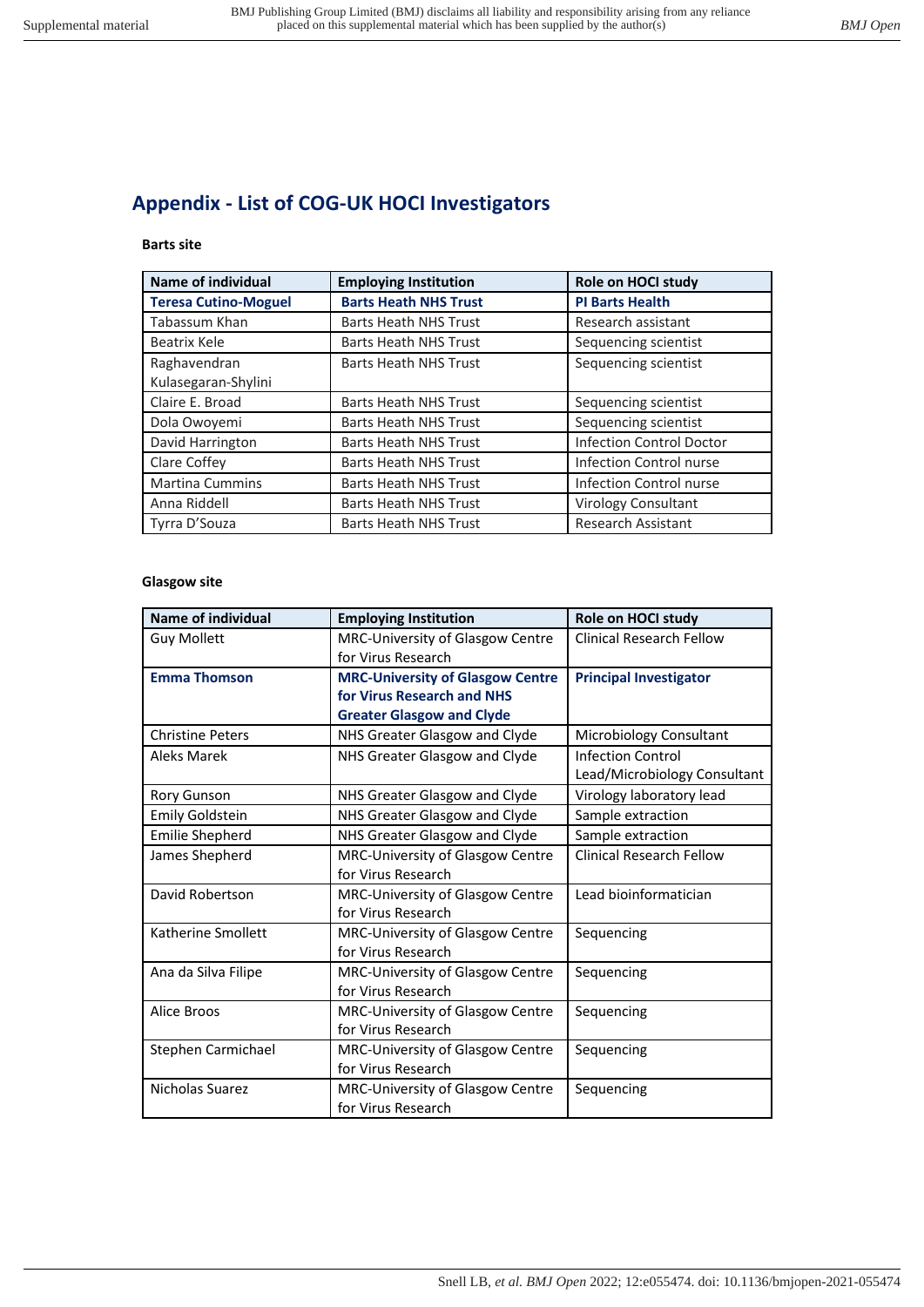| <b>Chris Davis</b>        | MRC-University of Glasgow Centre<br>for Virus Research | Sample extraction     |
|---------------------------|--------------------------------------------------------|-----------------------|
| Sreenu Vattipally         | MRC-University of Glasgow Centre<br>for Virus Research | Bioinformatician      |
| Joseph Hughes             | MRC-University of Glasgow Centre<br>for Virus Research | Bioinformatician      |
| Ioulia Tsatsani           | MRC-University of Glasgow Centre<br>for Virus Research | Bioinformatician      |
| Jacqueline McTaggart      | NHS Greater Glasgow and Clyde                          | <b>Research Nurse</b> |
| <b>Stephanie McEnhill</b> | NHS Greater Glasgow and Clyde                          | <b>Research Nurse</b> |

# **Guy's and St Thomas' site**

| <b>Name of individual</b> | <b>Employing Institution</b> | Role on HOCI study            |
|---------------------------|------------------------------|-------------------------------|
| Adela Medina              | Viapath                      | Sequence                      |
| Themoula Charalampous     | KCL                          | Sequence                      |
| <b>Bindi Patel</b>        | <b>GSTT NHS Trust</b>        | Sequence                      |
| Flavia Flaviani           | <b>GSTT NHS Trust</b>        | <b>Bioinformatics</b>         |
| Jörg Saßmannshausen       | <b>GSTT NHS Trust</b>        | Bioinformatics/IT             |
| May Rabuya                | <b>GSTT NHS Trust</b>        | Research Nurse-data           |
|                           |                              | collection                    |
| Sulekha Gurung            | <b>GSTT NHS Trust</b>        | Research Nurse-data           |
|                           |                              | collection                    |
| Anu Augustine             | <b>GSTT NHS Trust</b>        | Research Nurse-data           |
|                           |                              | collection                    |
| <b>Rahul Batra</b>        | <b>GSTT NHS Trust</b>        | Sequencing/IT/manager         |
| Luke Snell                | <b>GSTT NHS Trust</b>        | Sequence, bioinf, data        |
|                           |                              | collection, IPC               |
| <b>Gaia Nebbia</b>        | <b>GSTT NHS Trust</b>        | <b>Principal Investigator</b> |

# **Imperial site**

| <b>Name of individual</b> | <b>Employing Institution</b>         | Role on HOCI study            |
|---------------------------|--------------------------------------|-------------------------------|
| <b>Alison Holmes</b>      | <b>Imperial Healthcare NHS Trust</b> | <b>Principal Investigator</b> |
| Sid Mookerjee             | Imperial Healthcare NHS Trust        | Data lead                     |
| James Price               | <b>Imperial Healthcare NHS Trust</b> | Site IPC Lead                 |
| Paul Randell              | <b>Imperial Healthcare NHS Trust</b> | Laboratory Lead               |
| Krystal Johnson           | Imperial Healthcare NHS Trust        | <b>Research Nurse</b>         |
| Thilipan Thaventhiran     | Imperial Healthcare NHS Trust        | <b>Research Nurse</b>         |
| Damien Mine               | Imperial Healthcare NHS Trust        | Clinician                     |
| Sophie Hunter             | Imperial Healthcare NHS Trust        | <b>Research Nurse</b>         |
| Isa Ahmad                 | Imperial Healthcare NHS Trust        | Data Analyst                  |
| Anitha Ramanathan         | <b>Imperial Healthcare NHS Trust</b> | <b>Research Nurse</b>         |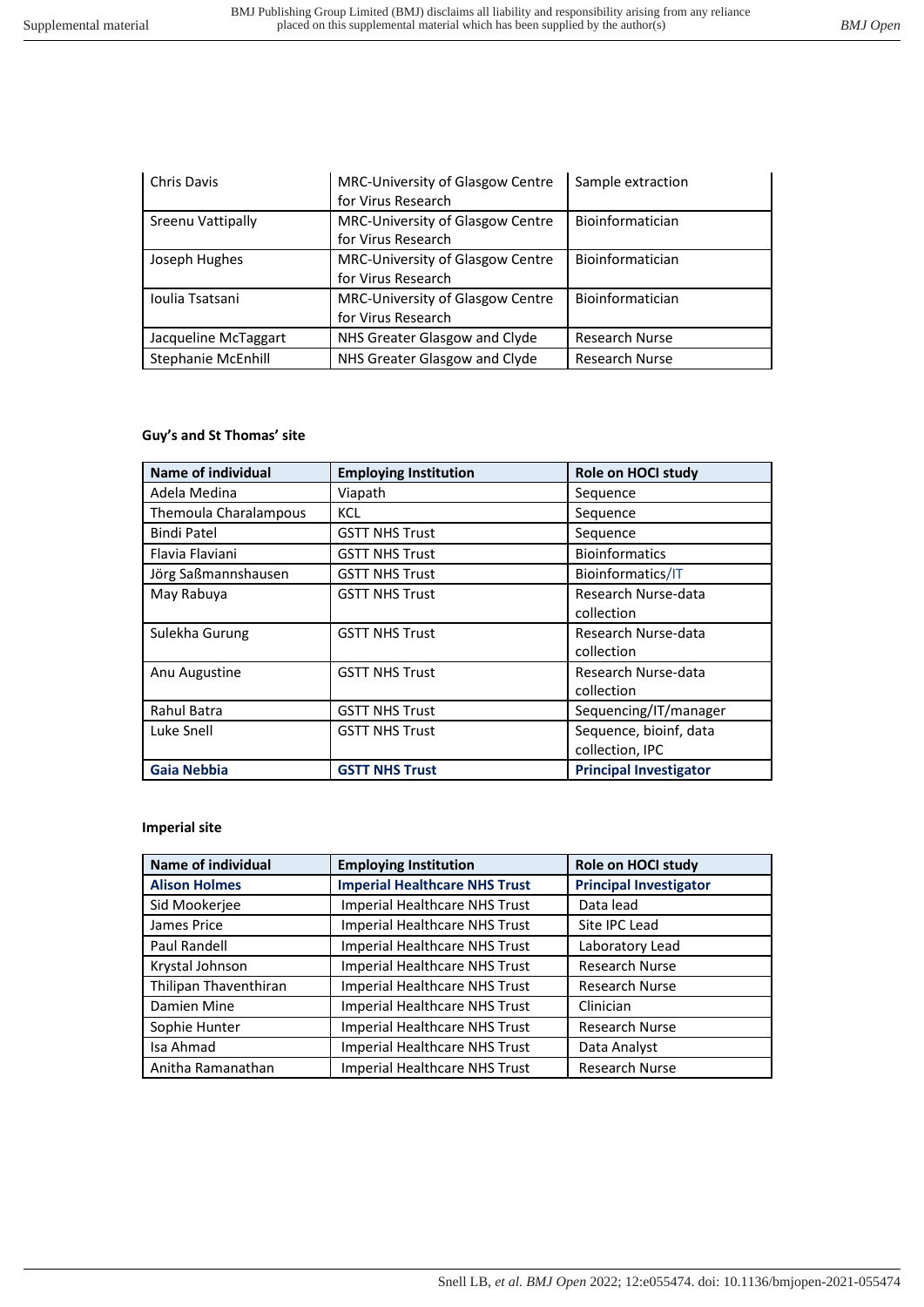# **Liverpool site**

| <b>Name of individual</b> | <b>Employing Institution</b>          | Role on HOCI study              |
|---------------------------|---------------------------------------|---------------------------------|
| <b>Anu Chawla</b>         | <b>Liverpool NHS Foundation Trust</b> | <b>Principal Investigator</b>   |
| <b>Alistair Derby</b>     | University of Liverpool               | Sequencing lab lead             |
| Sam Haldenby              | University of Liverpool               | <b>Bioinformatics lead</b>      |
| Becky Taylor              | Liverpool NHS Foundation Trust        | Research data coordinator       |
| Keith Morris              | Liverpool NHS Foundation Trust        | Research nurse                  |
| <b>Charles Numbere</b>    | Liverpool NHS Foundation Trust        | Healthcare assistant            |
| Mark Hopkins              | Liverpool NHS Foundation Trust        | Consultant clinical scientist   |
| Jenifer Mason             | Liverpool NHS Foundation Trust        | Consultant microbiologist       |
| Alexandra Bailey          | Liverpool NHS Foundation Trust        | Research administrator          |
| Debbie Lankstead          | Liverpool NHS Foundation Trust        | Assistant Director of Infection |
|                           |                                       | Control                         |
| Damian Burns              | Liverpool NHS Foundation Trust        | <b>Infection Control Nurse</b>  |

# **Manchester site**

| <b>Name of individual</b> | <b>Employing Institution</b> | Role on HOCI study                                                                                                              |
|---------------------------|------------------------------|---------------------------------------------------------------------------------------------------------------------------------|
| <b>Nicholas Machin</b>    | <b>PHE and MFT</b>           | <b>Principal Investigator</b>                                                                                                   |
| Shazaad Ahmad             | <b>MFT</b>                   | Consultant Virologist and IPC<br>Doctor: review of sequencing<br>reports                                                        |
| Julie Cawthorne           | <b>MFT</b>                   | Clinical Director of Infection<br>Prevention and Control: review of<br>sequencing reports and assistance<br>with CRF completion |
| Ryan George               | <b>MFT</b>                   | IPC surveillance officer: co-<br>ordination of metadata and<br>sequencing reports                                               |
| James Montgomery          | <b>MFT</b>                   | IPC Nurse: review of sequencing<br>reports and implementation of IPC<br>actions                                                 |
| Deborah McKew             | <b>MFT</b>                   | IPC Nurse: review of sequencing<br>reports and implementation of IPC<br>actions                                                 |

# **Newcastle site**

| Name of individual      | <b>Employing Institution</b> | Role on HOCI study            |
|-------------------------|------------------------------|-------------------------------|
| <b>Yusri Taha</b>       | <b>Newcastle NHS Trust</b>   | <b>Site PI</b>                |
| Angela Cobb             | Newcastle NHS Trust          | <b>IPC</b> matron             |
| Michelle Ramsay         | Newcastle NHS Trust          | <b>Infection Control</b>      |
| Maria Leader            | Newcastle NHS Trust          | <b>Infection Control</b>      |
| Shirelle Burton-Fanning | Newcastle NHS Trust          | Virologist                    |
| Julie Samuel            | Newcastle NHS Trust          | Microbiologist and IPC doctor |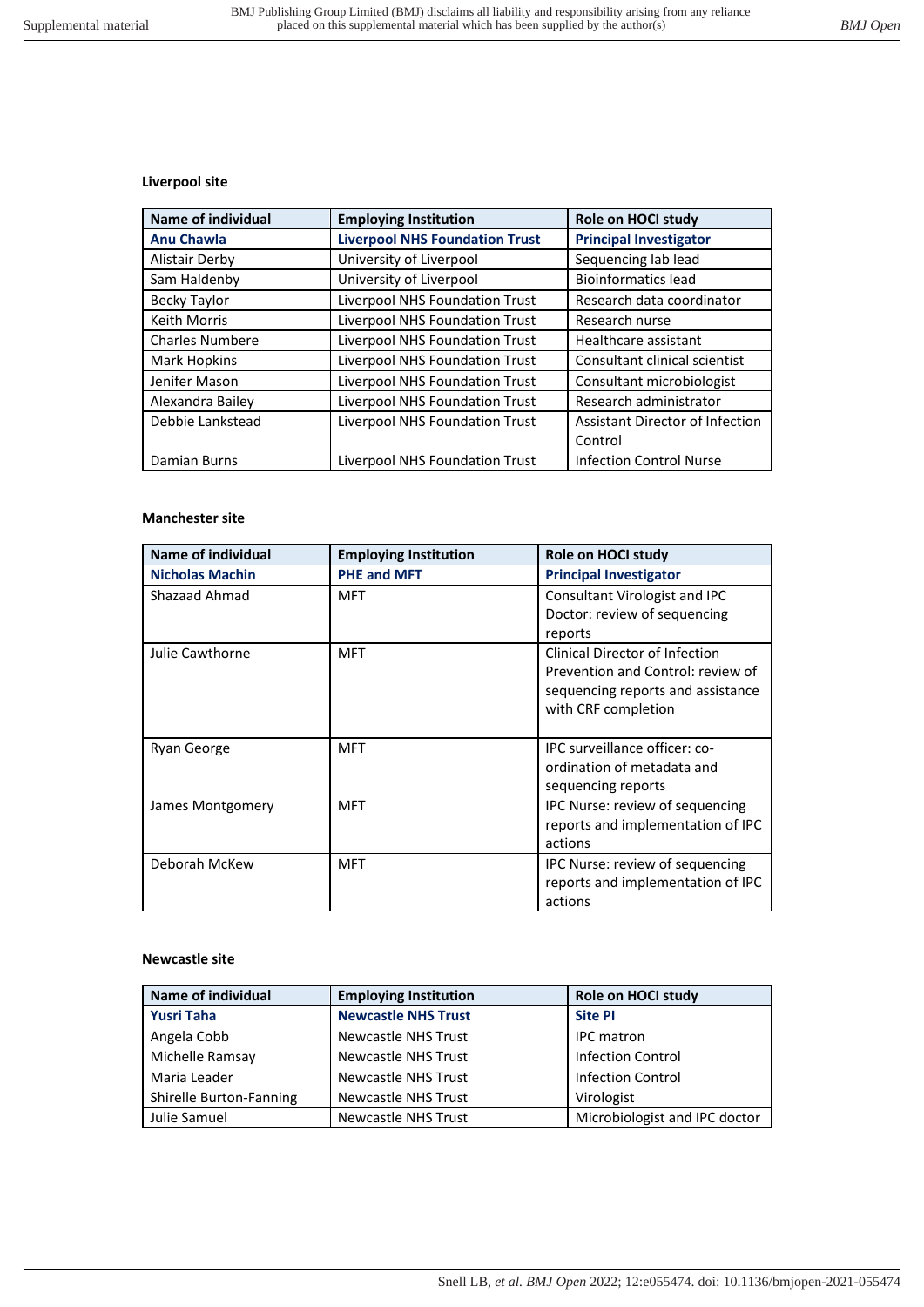| Sarah Francis          | Newcastle NHS Trust    | Trial coordinator               |
|------------------------|------------------------|---------------------------------|
| Lydia Taylor           | Newcastle NHS Trust    | Trial's Research Nurse          |
| Darren Smith           | Northumbria University | Lead, sequencing                |
| <b>Matthew Bashton</b> | Northumbria University | <b>Bioinformatics lead</b>      |
| <b>Matthew Crown</b>   | Northumbria University | <b>Bioinformatics scientist</b> |

### **Nottingham site**

| <b>Name of individual</b> | <b>Employing Institution</b> | Role on HOCI study                                                |
|---------------------------|------------------------------|-------------------------------------------------------------------|
| Nikunj Mahida             | <b>Nottingham NHS Trust</b>  | <b>Principal Investigator</b>                                     |
| Matthew Loose             | University of Nottingham     | Sequencing/Bioinfomatics                                          |
| <b>Patrick McClure</b>    | University of Nottingham     | Sequencing/Bioinfomatics                                          |
| <b>Mitch Clarke</b>       | Nottingham NHS Trust         | IPC - IPC Lead - review of cases,<br>sequencing data              |
| Elaine Baxter             | Nottingham NHS Trust         | IPC - Senior IPC team member,<br>review of cases, sequencing data |
| Carl Yates                | Nottingham NHS Trust         | IPC - Senior IPC team member,<br>review of cases, sequencing data |
| Irfan Aslam               | Nottingham NHS Trust         | Data Entry                                                        |
| Vicki Fleming             | Nottingham NHS Trust         | Sample collection and processing                                  |
| Michelle Lister           | Nottingham NHS Trust         | Sample collection and processing                                  |
| Johnny Debebe             | University of Nottingham     | <b>Bioinformatics</b>                                             |
| Nadine Holmes             | University of Nottingham     | Sequencing                                                        |
| <b>Christopher Moore</b>  | University of Nottingham     | Sequencing                                                        |
| Matt Carlile              | University of Nottingham     | Sequencing                                                        |

# **Royal Free site**

| Name of individual     | <b>Employing Institution</b>       | Role on study                        |
|------------------------|------------------------------------|--------------------------------------|
| <b>Tabitha Mahungu</b> | <b>Royal Free London NHS Trust</b> | <b>Principal Investigator</b>        |
| Sophie Weller          | Royal Free London NHS Trust        | Sub-Investigator                     |
| Tanzina Haque          | Royal Free London NHS Trust        | Sub-Investigator                     |
| Jennifer Hart          | Royal Free London NHS Trust        | Sub-Investigator                     |
| Dianne Irish-Tavares   | Royal Free London NHS Trust        | Sub-Investigator                     |
| Eric Witele            | Royal Free London NHS Trust        | <b>Clinical Research Nurse</b>       |
| Mia De Mesa            | Royal Free London NHS Trust        | <b>Clinical Research Nurse</b>       |
| <b>Vicky Pang</b>      | Royal Free London NHS Trust        | <b>Head of Infection Prevention</b>  |
|                        |                                    | & Control Nursing – provided         |
|                        |                                    | <b>IPC data for CRFs</b>             |
| Jelena Heaphy          | Royal Free London NHS Trust        | <b>Clinical Lead Nurse Infection</b> |
|                        |                                    | Prevention and Control -             |
|                        |                                    | provided IPC data for CRFs           |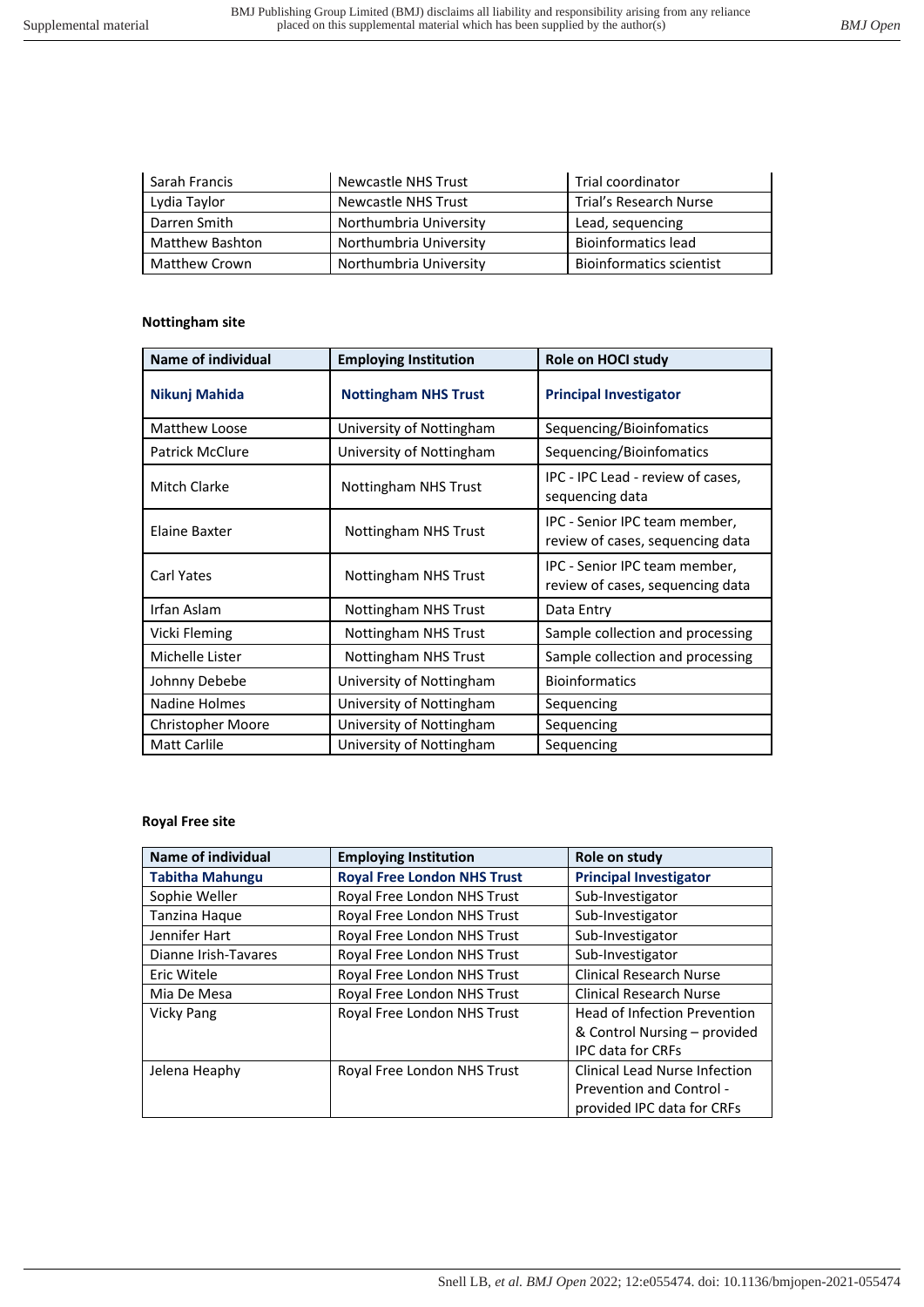| <b>Wendy Chatterton</b> | <b>Health Services Laboratory</b> | Virology Service Manager,     |
|-------------------------|-----------------------------------|-------------------------------|
|                         |                                   | Organised samples & Logistics |
| Monika Pusok            | <b>Health Services Laboratory</b> | Medical laboratory assistant, |
|                         |                                   | Organised samples & Logistics |

# **Sandwell site**

| <b>Name of individual</b> | <b>Employing Institution</b>          | Role on HOCI study                    |
|---------------------------|---------------------------------------|---------------------------------------|
| <b>Dr Tranprit Saluja</b> | <b>Sandwell &amp; West Birmingham</b> | <b>Principal Investigator -</b>       |
|                           | <b>Hospitals NHS Trust</b>            | <b>Consultant Microbiologist and</b>  |
|                           |                                       | <b>IPC</b> doctor                     |
| Zahira Magsood            | Sandwell NHS Trust                    | <b>Clinical Research Practitioner</b> |
| Angie Williams            | Sandwell NHS Trust                    | Research Data Coordinators.           |
| Debbie Devonport          | Sandwell NHS Trust                    | Research Data Coordinators.           |
| Lucy Palinkas             | Sandwell NHS Trust                    | Infection control Data Analyst        |
| Diane Thomlinson          | Sandwell NHS Trust                    | Infection control Nurse               |
| Julie Booth               | Sandwell NHS Trust                    | Lead Nurse IPC                        |
| Ashok Dadrah              | Sandwell NHS Trust                    | Laboratory Services Manager           |
| Amanda Symonds            | Sandwell NHS Trust                    | <b>Senior Biomedical Scientist</b>    |
|                           |                                       | (Microbiology                         |
| Cassandra Craig           | <b>Sandwell NHS Trust</b>             | Laboratory Associate Practitioner     |
|                           |                                       |                                       |
| Dr Abhinay Kumar          | Sandwell NHS Trust                    | Consultant microbiologist             |
|                           |                                       |                                       |

### **Sheffield site**

| <b>Name of individual</b> | <b>Employing Institution</b>   | Role on HOCI study            |
|---------------------------|--------------------------------|-------------------------------|
| <b>Thushan de Silva</b>   | <b>University of Sheffield</b> | <b>Principal Investigator</b> |
| Matthew D Parker          | University of Sheffield        | <b>Bioinformatics</b>         |
|                           |                                | processing/management         |
| Peijun Zhang              | University of Sheffield        | <b>WGS</b>                    |
| Max Whiteley              | University of Sheffield        | <b>WGS</b>                    |
| Benjamin B Lindsey        | University of Sheffield        | <b>WGS</b>                    |
| Paige Wolverson           | University of Sheffield        | <b>WGS</b>                    |
| Benjamin H Foulkes        | University of Sheffield        | <b>WGS</b>                    |
| Luke Green                | University of Sheffield        | <b>WGS</b>                    |
| Marta Gallis Ramalho      | University of Sheffield        | <b>WGS</b>                    |
| Stavroula F Louka         | University of Sheffield        | <b>WGS</b>                    |
| Adrienn Angyal            | University of Sheffield        | <b>WGS</b>                    |
| Nikki Smith               | University of Sheffield        | Management/admin              |
| David G Partridge         | <b>Sheffield NHS Trust</b>     | Investigator                  |
| Cariad Evans              | <b>Sheffield NHS Trust</b>     | Investigator                  |
| Mohammad Raza             | <b>Sheffield NHS Trust</b>     | Investigator                  |
| Hayley Colton             | <b>Sheffield NHS Trust</b>     | Investigator                  |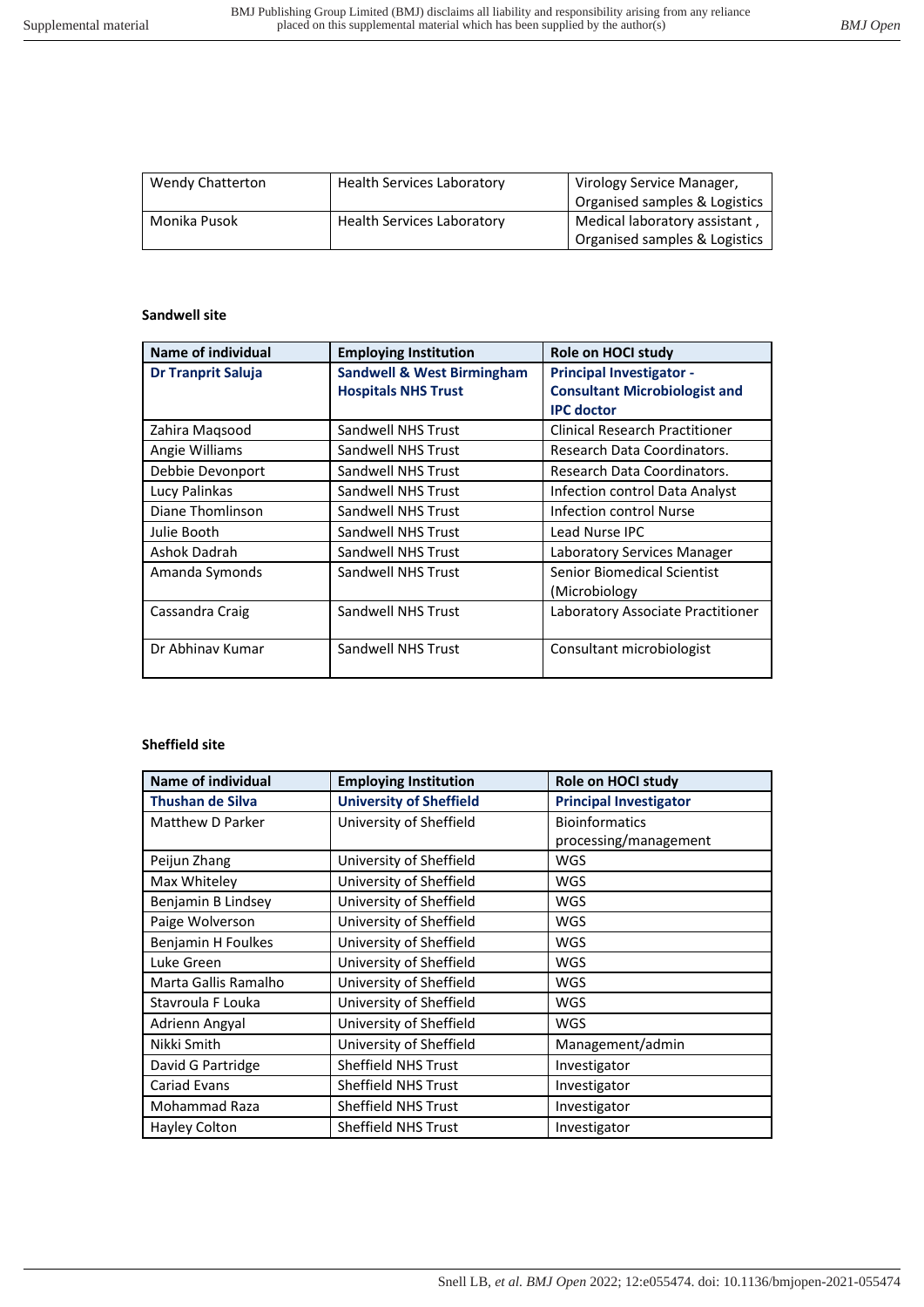| Rebecca Gregory     | Sheffield NHS Trust        | Clinical trial assistant         |
|---------------------|----------------------------|----------------------------------|
| Phillip Ravencroft  | <b>Sheffield NHS Trust</b> | Clinical trial assistant         |
| Katie Johnson       | <b>Sheffield NHS Trust</b> | Sample collection and processing |
| Sharon Hsu          | University of Sheffield    | <b>Bioinformatics support</b>    |
| Alexander J Keeley  | Sheffield NHS Trust        |                                  |
| Alison Cope         | <b>Sheffield NHS Trust</b> |                                  |
| Amy State           | <b>Sheffield NHS Trust</b> | Sample collection and processing |
| Nasar Ali           | <b>Sheffield NHS Trust</b> |                                  |
| Rasha Raghei        | <b>Sheffield NHS Trust</b> |                                  |
| Joe Heffer          | <b>Sheffield NHS Trust</b> |                                  |
| Stella Christou     | University of Sheffield    | <b>WGS</b>                       |
| Samantha E Hansford | University of Sheffield    | Management/admin                 |
| Hailey R Hornsby    | University of Sheffield    | WGS                              |
| Phil Wade           | <b>Sheffield NHS Trust</b> | Data collection                  |
| Kay Cawthron        | <b>Sheffield NHS Trust</b> | Data collection                  |
| Magsood Khan        | Sheffield NHS Trust        | Data collection                  |
| Amber Ford          | Sheffield NHS Trust        | Data input                       |
| Imogen Wilson       | <b>Sheffield NHS Trust</b> | Data input                       |
| Kate Harrington     | <b>Sheffield NHS Trust</b> | Sample collection                |
| Nic Tinker          | <b>Sheffield NHS Trust</b> | Sample collection                |
| Sally Nyinza        | <b>Sheffield NHS Trust</b> | Investigator                     |

## **Southampton site**

| Name of individual   | <b>Employing Institution</b>  | Role on study                 |
|----------------------|-------------------------------|-------------------------------|
| <b>Kordo Saeed</b>   | <b>Southampton NHS Trust</b>  | <b>Principal Investigator</b> |
| Jacqui Prieto        | Southampton NHS Trust         | Samples/logistics             |
| Adhyana Mahanama     | Southampton NHS Trust         | Samples/logistics             |
| Buddhini Samaraweera | Southampton NHS Trust         | Samples/logistics             |
| Siona Silviera       | Southampton NHS Trust         | Samples/logistics             |
| Emanuela Pelosi      | Southampton NHS Trust         | Samples/logistics             |
| Eleri Wilson-Davies  | Southampton NHS Trust         | Samples/logistics             |
| Sarah Jeremiah       | Southampton NHS Trust         | Data collection               |
| Helen Wheeler        | Southampton NHS Trust         | Data collection               |
| Matthew Harvey       | Southampton NHS Trust         | Data collection               |
| Thea Sass            | Southampton NHS Trust         | Data collection               |
| <b>Helen Umpleby</b> | Southampton NHS Trust         | Data collection               |
| Stephen Aplin        | Southampton NHS Trust         | Data collection               |
| Samuel Robson        | Portsmouth University         | Sequencing lead               |
| Sharon Glaysher      | Portsmouth Hospital NHS Trust | Sequencing                    |
| <b>Scott Elliott</b> | Portsmouth Hospital NHS Trust | Sequencing                    |
| Kate Cook            | Portsmouth University         | Sequencing                    |
| Christopher Fearn    | Portsmouth University         | Sequencing                    |
| Salman Goudarzi      | Portsmouth University         | Sequencing                    |
| Katie Loveson        | Portsmouth University         | Sequencing                    |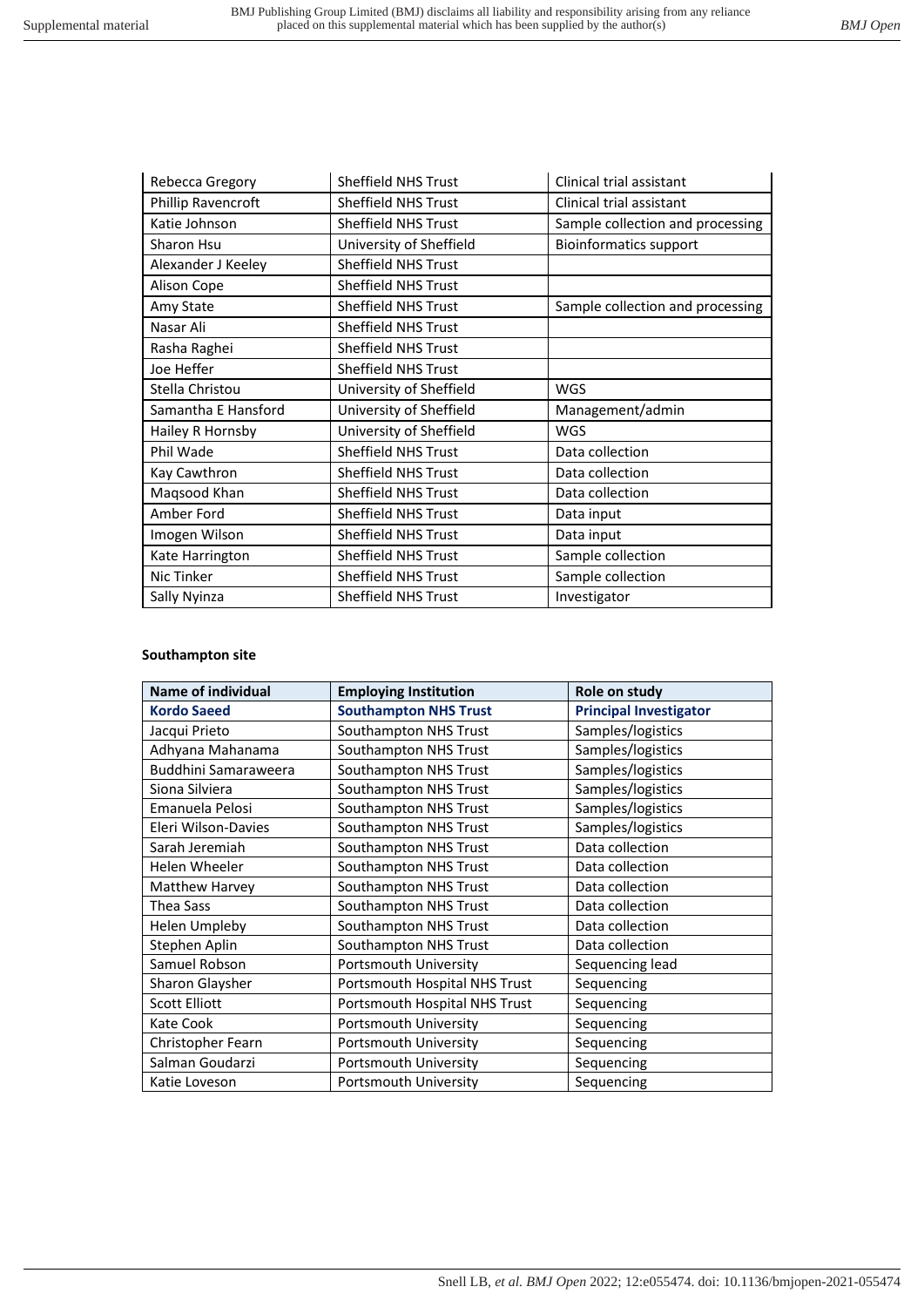### **St George's site**

| Name of individual      | <b>Employing Institution</b>                              | Role on HOCI study                                               |
|-------------------------|-----------------------------------------------------------|------------------------------------------------------------------|
| Kenneth Laing           | St Georges, UoL                                           | Sequencing                                                       |
| Irene Monahan           | St Georges, UoL                                           | Sequencing                                                       |
| Adam Witney             | St Georges, UoL                                           | Bioinformatician                                                 |
| Joshua Taylor           | St Georges NHS Trust                                      | Virology, data collection, CRF<br>completion and upload to MACRO |
| NgeeKeong Tan           | St Georges NHS Trust                                      | Virology, data collection, CRF<br>completion and upload to MACRO |
| <b>Cassie Pope</b>      | <b>St Georges NHS Trust and St</b><br><b>Georges, UoL</b> | PI, data collection, CRF<br>completion and upload to Macro       |
| Claudia Cardosa Pereira | St Georges NHS Trust                                      | <b>IPC</b> nurse                                                 |
| Vaz Malik               | St Georges, UoL                                           | Upload to macro                                                  |

### **UCLH site**

| <b>Name of individual</b> | <b>Employing Institution</b> | Role on HOCI study                 |
|---------------------------|------------------------------|------------------------------------|
| <b>Gee Yen Shin</b>       | <b>UCLH NHS Trust</b>        | Principal Investigator, virologist |
| Eleni Nastouli            | <b>UCLH NHS Trust</b>        | Virologist                         |
| Catherine Houlihan        | <b>UCLH NHS Trust</b>        | Virologist                         |
| Judith Heaney             | <b>UCLH NHS Trust</b>        | Clinical scientist                 |
| Matt Byott                | <b>UCLH NHS Trust</b>        | Bioinformatician                   |
| Dan Frampton              | UCL / UCLH                   | Bioinformatician                   |
| Gema Martinez-Garcia      | <b>UCLH NHS Trust</b>        | Senior infection control nurse     |
| Leila Hail                | <b>UCLH NHS Trust</b>        | Senior infection control nurse     |
| Ndifreke Atang            | <b>UCLH NHS Trust</b>        | Clinical trials practitioner       |
| <b>Helen Francis</b>      | <b>UCLH NHS Trust</b>        | Research nurse                     |
| Milica Rajkov             | <b>UCLH NHS Trust</b>        | Clinical trials co-ordinator       |

### **UCL Genomics**

| Name of individual        | <b>Employing Institution</b> | Role on HOCI study        |
|---------------------------|------------------------------|---------------------------|
| <b>Judith Breuer</b>      | <b>UCL</b>                   | <b>Chief Investigator</b> |
| Rachel Williams           | UCL                          | Sequencing                |
| Sunando Roy               | UCL                          | Sequencing                |
| <b>Charlotte Williams</b> | UCL                          | Sequencing                |
| Nadua Bayzid              | UCL                          | Sequencing                |
| <b>Marius Cotic</b>       | UCL                          | Sequencing                |

## **UCL Comprehensive Clinical Trials Unit**

| Name of individual | <b>Employing Institution</b> | Role on HOCI study     |
|--------------------|------------------------------|------------------------|
| James Blackstone   | UCL                          | <b>Project Manager</b> |
| Leanne Hockey      | UCL                          | <b>Trial Manager</b>   |